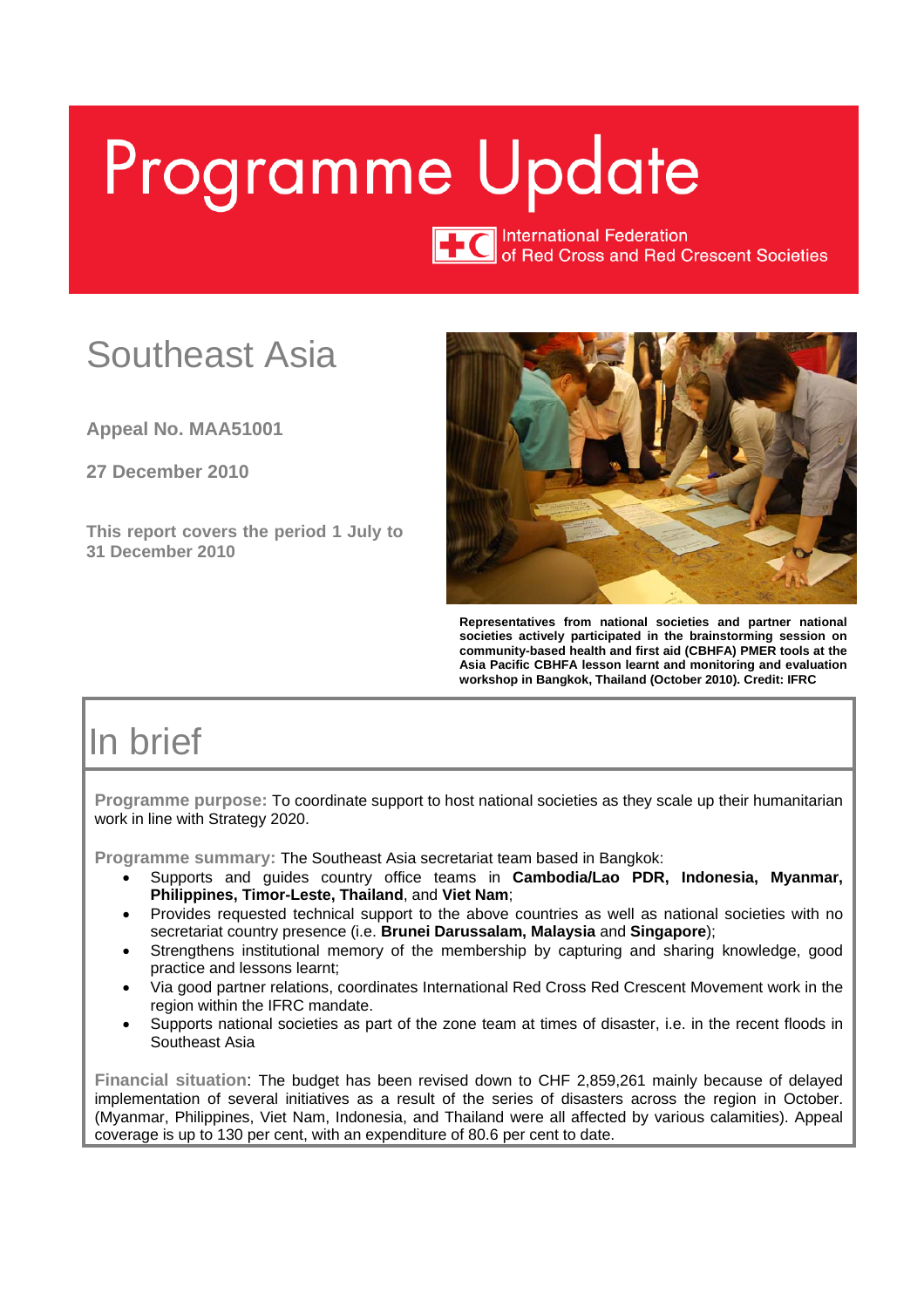#### Click here to go directly to the attached financial report<sup>1</sup>.

**No. of people we help:** The programme supports the 11 national societies of Southeast Asia, who, in turn, work with millions of people. The plan also supports Red Cross Red Crescent partners active in the region.

**Our partners:** The IFRC regional office works primarily with the 11 Southeast Asian national societies. In addition the regional office liaises with relevant government ministries, such as health and disaster management bodies. There has been strong and loyal support for the regional office from multilateral supporters; in particular**,** Japanese Red Cross Society, New Zealand Red Cross and Swedish Red Cross/Swedish government.

Other partners in the region include: Australian Red Cross/Australian government, Austrian Red Cross, DiPECHO/DG ECHO, Finnish Red Cross, German Red Cross, Hong Kong branch of China Red Cross, Italian Red Cross, Norwegian Red Cross/Norwegian government, Netherlands Red Cross, and disaster relief emergency fund (DREF). Outside of the Movement, UN OCHA (through the Inter-Agency Standing Committee), UNESCAP, WHO and several UN agencies are important partners in addition to nongovernment organizations, such as CARE and Oxfam.

On behalf of the Southeast Asian national societies, IFRC would like to thank all partners and donors for their support.

# Context

The Southeast Asia region remains one of contrasts. Having said that, the momentum of development and transition can be seen across most of the region. This dynamic context challenges both national societies in their development of domestic programmes; it also challenges the regional office to adapt to this development and remain responsive and relevant in its support to these 11 host national societies. During the second half of 2010, some of the highlights of regional office work are as follows:

- Support to national society strategic planning in line with Strategy 2020 to **Cambodia**, **Lao PDR, Philippines, Timor-Leste** and **Viet Nam**,
- Disaster management and health technical support throughout the region including an innovative approach to learning by doing at the community risk reduction field school in **Lao PDR**,
- Support to all national societies, including **Thai Red Cross Society,** in terms of utilizing and balancing their auxiliary role with their respective authorities,
- Governance support to the national society leadership collective at their annual conference hosted by **Indonesian Red Cross** and in their preparations and presence at the Asia Pacific conference in Jordan
- National society avian influenza preparedness planning in several countries including **Cambodia, Lao PDR, Timor-Leste** and **Viet Nam**,
- Recovery under the Cyclone Nargis operation in **Myanmar**
- Response to disasters in **Cambodia**, **Indonesia**, **Philippines** and **Viet Nam**
- Statutes revision in **Cambodia, Philippines** and **Malaysia**
- Finance development in **Myanmar** and **Timor-Leste**; volunteer development in **Brunei** and **Thailand;**  youth development in **Cambodia** and **Lao PDR**

The regional team focused its representational role more and learning from experience, is working more closely with a few key partners, including European Commission Humanitarian Aid and Civil Protection department (DG ECHO), UNOCHA, WHO and the ASEAN secretariat (in Jakarta). Risk reduction and legal preparedness are among the advocacy issues that were focused upon.

Improvements have been made in terms of clarifying working relations around disaster management in the secretariat structure; and improving communication within the Movement around programming. Momentum in partners relations achieved in 2009 has slowed and need to be reinvigorated.

 $\overline{a}$ <sup>1</sup> Attached financial report is up to end-November 2010.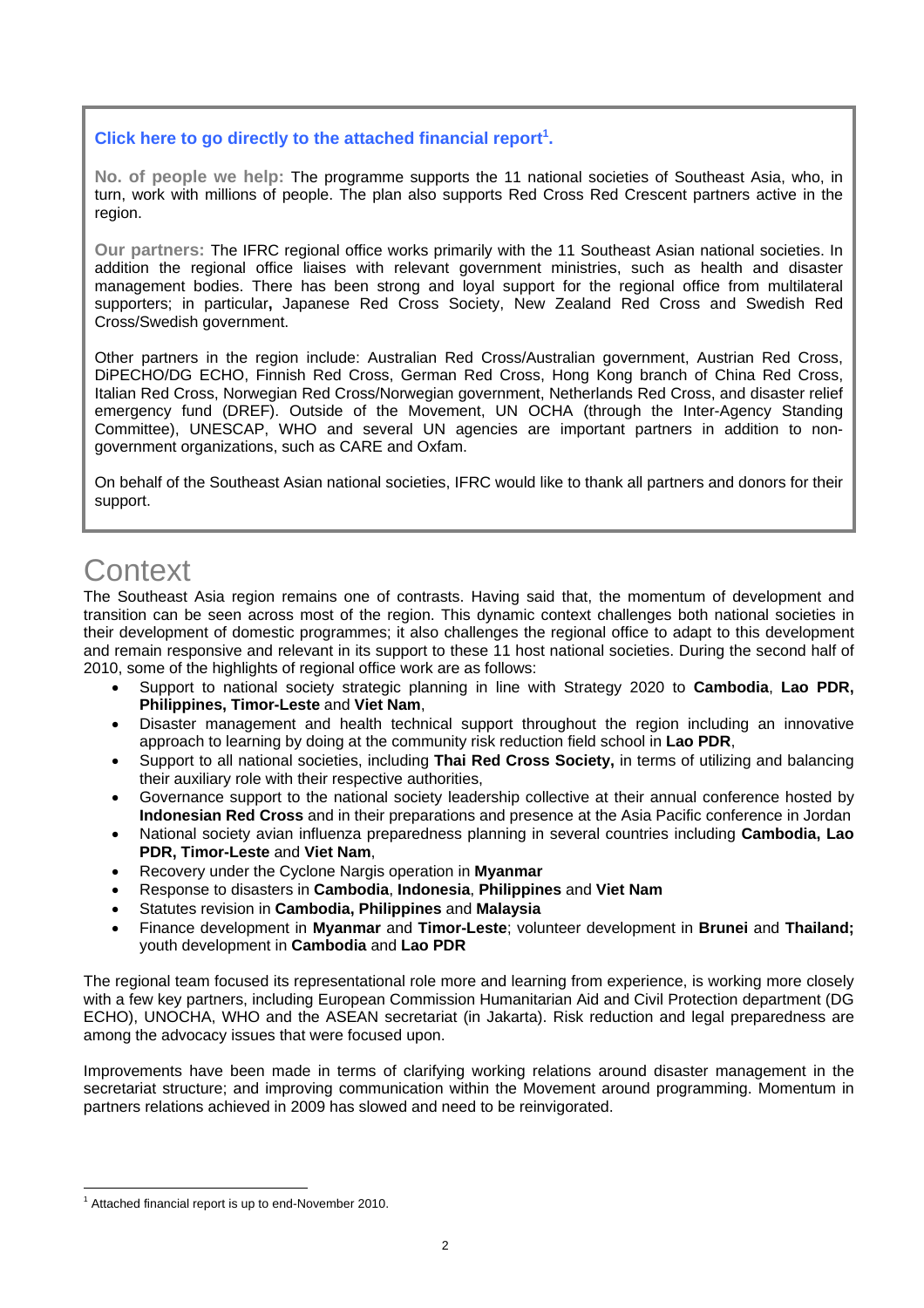## Disaster management

**Strategy 2020 aim 1:** Save lives, protect livelihoods and strengthen recovery from disasters **Programme goal:** Reduce death, injuries and impact from disaster in the Southeast Asia region.

**Programme objective:** Vulnerable communities are effectively supported by national societies through timely and high calibre disaster response operations, and guidance in reducing disaster risk to natural and man-made hazards.

To address increasing vulnerability in the region, the regional office operates in close partnership with the regional disaster management committee (RDMC, a collective of disaster management managers from each Southeast Asian national society) under the direction of the global IFRC strategy. This report covers:

- a. Disaster risk reduction and climate change adaptation
- b. Disaster preparedness and capacity building
- c. Disaster response
- d. Coordination and cooperation

#### **Disaster risk reduction and climate change adaptation**

#### Disaster risk reduction field session (supported by DIPECHO and Swedish Red Cross)

The disaster risk reduction field session identified gaps and ensured national societies have common approaches and awareness on how to approach disaster risk reduction and climate change adaptation. Up to 23 participants from five national societies (Cambodia, Lao PDR, Myanmar, Thailand and Viet Nam) gathered in Savannakhet province of Lao PDR to design the field session plan and work together for ten days in September.

The event aimed at equipping disaster management and health practitioners at both national and local levels with common approaches and processes in working with communities to address disaster risk reduction and climate change adaptation. The vulnerability and capacity assessment (VCA) tool was used as the entry point. The format enabled practitioners to review how community assessments have been pursued in their respective national societies. Further, through the broader collective analysis, perspectives of livelihoods, climate change, early warning, and environmental issues were mainstreamed into the process with practical outcomes.

This is the first event in which the agenda was not shared in advance, thus enabling participants and facilitators to together



**Data validation on health concerns in the community (Photo: IFRC)** 

establish a common participatory community assessment approach. In so doing, participants felt that they had a greater ownership of the process – and thus felt more responsible and accountable to the objectives. By following the segments of the VCA process in a learning-by-doing exercise, a greater understanding between programme practitioners was generated.

All participants stated that the biggest challenge was information and data analysis and integration of risk reduction processes into the local development plan. While some participants were more successful than others, the goal of strengthening capacity to undertake and understand the VCA as a tool for community development was enhanced – furthering DRR in communities.

#### Contribution to the 4<sup>th</sup> Asian Ministerial Conference on DRR (supported by DIPECHO)

Around 800 delegates from 62 countries, delegations and organizations in Asia and the Pacific gathered in Incheon, South Korea, to debate how to best scale-up disaster risk reduction and climate change adaptation actions. At the same time they reviewed what has been achieved towards the Hyogo Framework for Action (HFA) 2005-2015. In addition, the AMCDRR acts as a platform to establish how governments deliver on their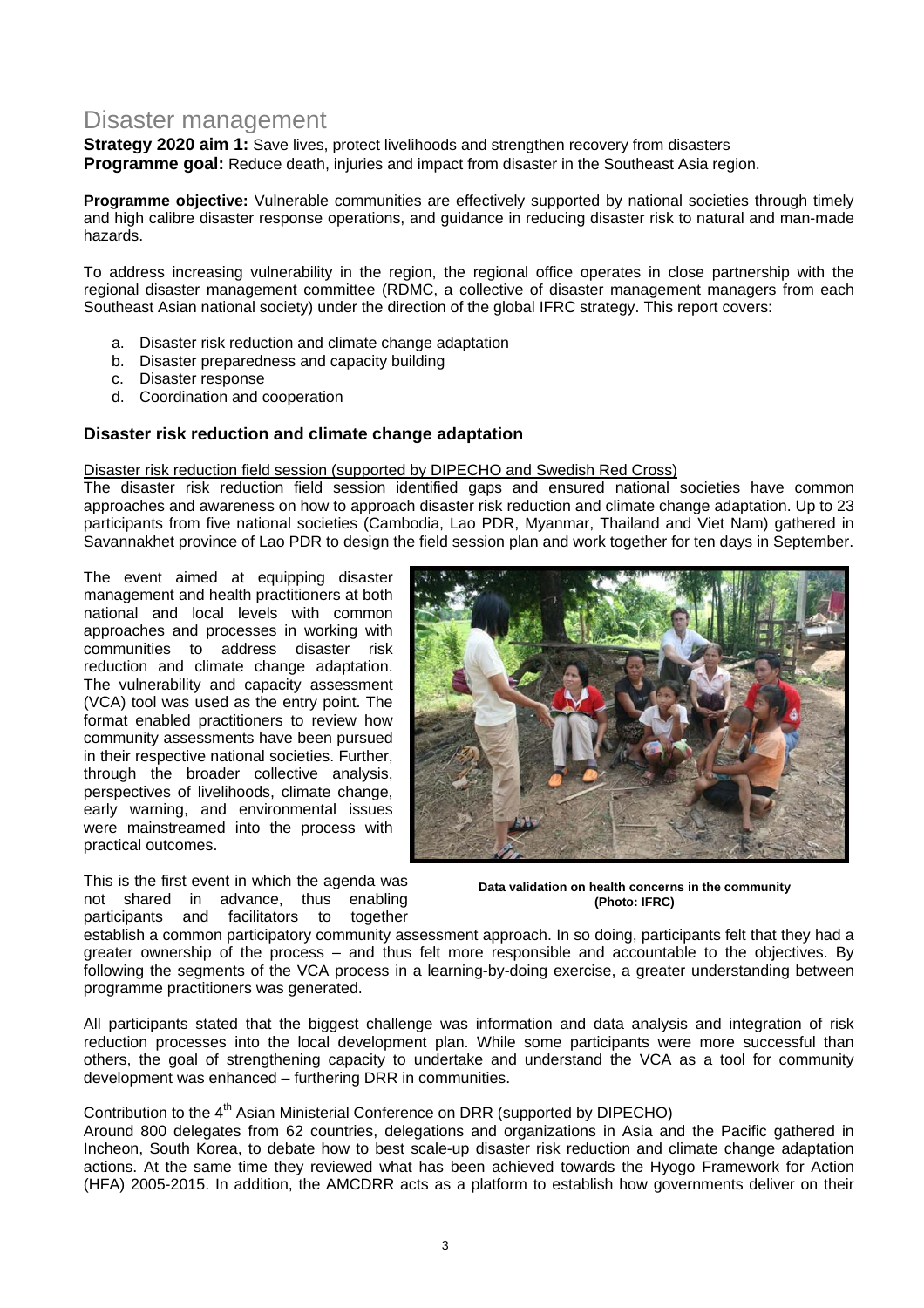risk reduction responsibilities as signatories to the HFA. Working towards HFA builds resilience and promotes a culture of safety.

The conference also warned of an urgent need to address urban risks as more than 50 per cent of the world population now lives in cities. This will increase to 70 per cent by 2050, according to UNISDR. The Red Cross Red Crescent has greatly contributed to this platform since its first conference in China 2006. In South Korea, the Red Cross Red Crescent was represented by 43 delegates of whom 12 were from Southeast Asia including both IFRC and national societies. In future, the regional office will work to increase the profile of the Red Cross Red Crescent and its national societies, i.e. as chairpersons at technical events in front of government delegations.

#### Preparedness for Climate Change phase 2 (PfCC 2):

There is a growing concern on how the Red Cross Red Crescent Movement should approach and address climate change in a practical way that can benefit and serve the most vulnerable. In October, 25 participants from five national societies in the Lower Mekong river basin of Lao PDR, Viet Nam, Thailand, Cambodia and Myanmar attended the regional Climate Change Adaptation (CCA) workshop in Siem Reap, Cambodia. The event attempted to consolidate and develop a common understanding on how national societies should approach climate change in programming in particular in connection with disaster risk reduction (including health) processes.

The event was a unique chance for the Red Cross Red Crescent to discuss the question of what a national society could do to address climate change issues at community level. It was concluded that CCA should continue to be integrated through existing DRR and health programmes. In addition, practical CCA interventions were also discussed based on the different scenarios from both scientific and community groups. Finally, it was expressed that there is a need to further raise awareness with national society leadership to strengthen a common understanding. This event was supported by DG ECHO and the Red Cross Red Crescent Climate Centre.



**Lao Red Cross tries to reach to most vulnerable communities under the community-based disaster risk reduction programme. Photo: Lao Red Cross** 



**Children actively took part in Lao Red Cross's VCA activities to identify local disaster risks and concerns. Photo: IFRC** 

In conjunction with regional efforts to support national societies in addressing the consequences of climate change, the Red Cross Red Crescent climate centre is providing technical and funding support to Myanmar Red Cross Society and Cruz Vermelha de Timor-Leste as part of a second phase of support. Both Myanmar and Timor-Leste have achieved significant results including orientation workshops for Red Cross staff and volunteers as well as government officers; information, education and communication (IEC) materials focusing on climate change mitigation and adaptation activities; climatic risks and vulnerabilities analysis and documentation. It is recommended that further technical coaching should be given to the two national societies to develop their action plans. These will need to consider identified risks and vulnerabilities as well as the national society context. This initiative is supported by the Dutch Ministry of Foreign Affairs through the Red Cross Red Crescent Climate Centre in The Hague, Netherlands.

#### Community-based disaster risk reduction (CBDRR) programmes in Cambodia, Lao PDR and Thailand:

**Cambodia:** In early 2010, Finnish Red Cross committed to supporting Cambodian Red Cross to carry out DRR programming in Kampong Thom province. A monitoring visit was conducted jointly by the Cambodian Red Cross (CRC) headquarters and branch teams together with the regional office and Finnish Red Cross in early November. Encouragingly, it was found that the programme in a short period was able to set up a structure and foundation to deliver. In addition, some training had focused on volunteer management. It was recommended to keep the intervention and activities consistent to ensure identified objectives are achieved. It is also recommended to follow the common DRR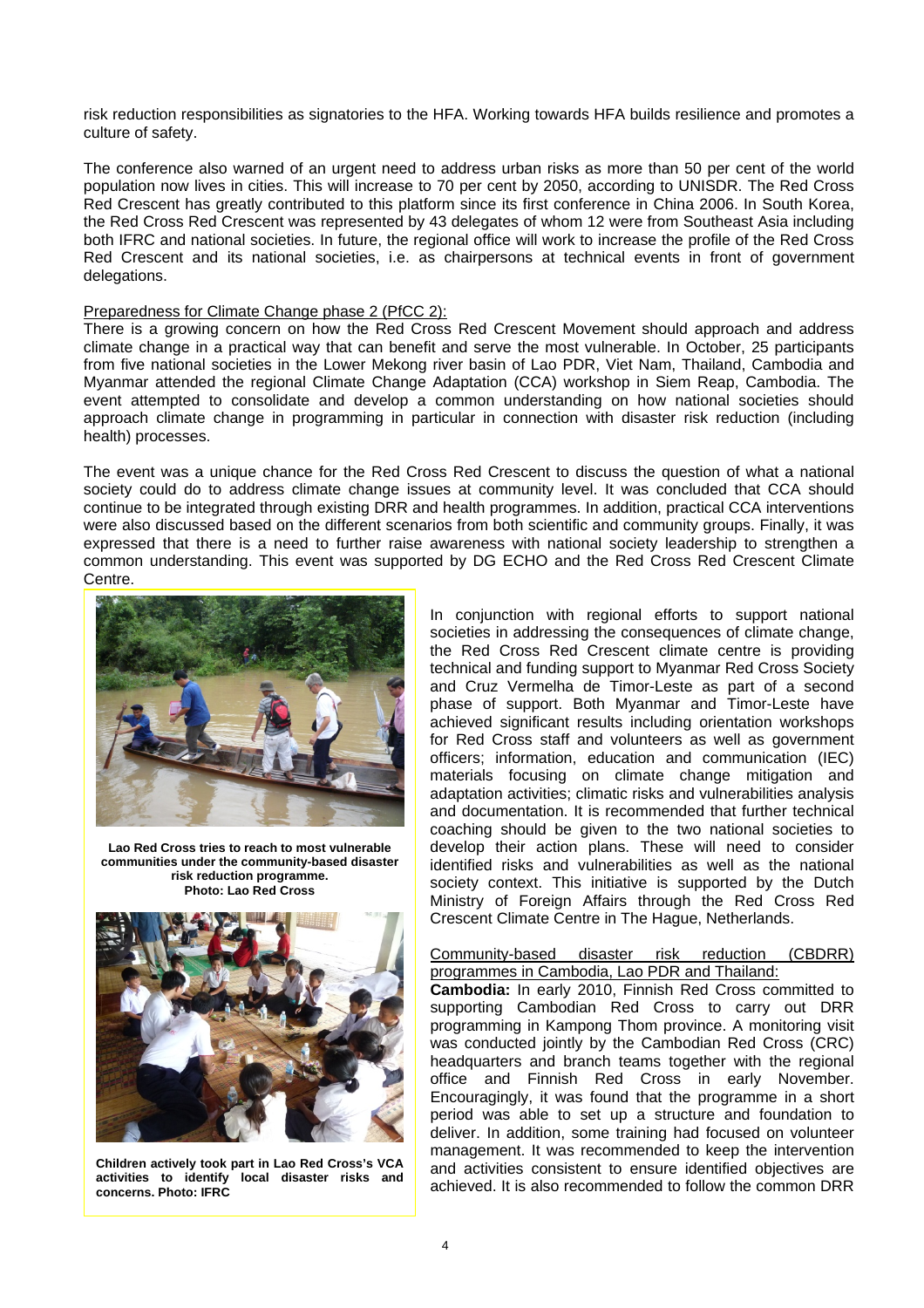approach of CRC that is already in place. It has in principle been agreed that Finnish Red Cross continues to fund this programme for 2011 on a multilateral basis.

Lao PDR: In line with continuing to promote a 'building safer and resilient community', the phase 2 of the CBDRR programme from 2010 to 2014 has been shaped drawing in lessons learnt from phase 1 (2007- 2010). The programme design process has involved all levels and technical units in Lao Red Cross, as well as other partners. The programme document serves as a guiding principle for Lao Red Cross in moving ahead to improve service delivery to the most vulnerable. The overall focus is aimed at building resilient communities to face the increased risk of disasters including the effects of climate change. This programme is supported by Japanese Red Cross Society.

**Thailand:** Canadian Red Cross is supporting Thai Red Cross with CBDRR programming. The overall purpose is to build safer and resilient communities in 20 localities. It is part of the larger aim of the Thai Red Cross to strengthen capacity in 57 communities. The programme will draw on the learning from the tsunami operation and spread it to other communities. The operational structure and foundation for the programme has been established. As part of the programme, exchange opportunities have been built into the structure involving Lao Red Cross, Indonesia Red Cross and Timor-Leste Red Cross. This is a 39-month programme to be completed in March 2014.

#### **I. Disaster preparedness and capacity building**

**Cambodia:** Cambodian Red Cross is adopting its preparedness for response as part of its CBDRR approach that is funded by DIPECHO through Danish Red Cross (DRC). It is improving disaster alerts and operation reporting/information sharing; the development of disaster response teams at national, branch and sub-branch levels; emergency needs assessment; and its disaster relief and assistance options. These are all in line with the decentralization approach of CRC. At the request of DRC and the IFRC Cambodia office, the regional office provided technical input by supporting a consultation and conceptualization workshop in October. This workshop promoted standardization of response through improved preparedness. There is a high level of ownership by CRC: operational teams and leadership from both branch and headquarters were involved. This activity is supported by DG ECHO and Finnish Red Cross as well as Swedish Red Cross.

**Viet Nam:** The regional office together with the IFRC Viet Nam office provided technical support to VNRC in the development of a disaster response preparedness system. Current work includes the development of: a) standard operating procedures for VRC's national disaster response team, b) standard operating procedures for emergency response operations, and c) a disaster management strategy plan. The processes are similar in Cambodia and Viet Nam, allowing for an exchange of learning to take place. These efforts are supported by Swedish Red Cross and AusAID through Australian Red Cross.

Two regional disaster response team (RDRT) training sessions were scheduled to take place in Indonesia: a refresher course in October in connection with the ASEAN simulation exercise ARDEX; and a specialized water and sanitation course in November. However, due to the ongoing emergencies in Indonesia (i.e. eruption of Mt. Merapi, and the tsunami), both events are postponed to the first and second quarter in 2011. These training sessions will be supported by AusAID through Australian Red Cross.

As part of ongoing capacity building on preparedness for response of **Lao Red Cross**, two warehouse officers (one from headquarters, and one from the strategic regional warehouse in the South) joined the logistics workshop conducted by Thai Red Cross in Ubonratchathani province. The workshop included warehouse management, transportation and the process of receiving goods including storage methods. A warehouse in Siammakro Bonratchathani was visited to expose participants to a real-life management process. The two participants were funded through Japanese Red Cross Society support to the disaster management programme in Lao PDR.

#### **II. Disaster response**

Southeast Asia RDRT deployment to **Pakistan floods**: Four RDRT members including one water and sanitation specialist and three relief personnel were deployed for more than a month to assist Pakistan Red Crescent respond to severe floods in October 2010.

In response to the massive floods in Thailand since September, the regional office assisted Thai Red Cross to access to CHF 356,617 from the IFRC disaster relief emergency fund (DREF). The fund was used to procure 10,000 relief kits to support affected populations. Initial lessons learned include the need to reflect on reporting systems and information management in general. The DREF was replenished with funding from DG ECHO.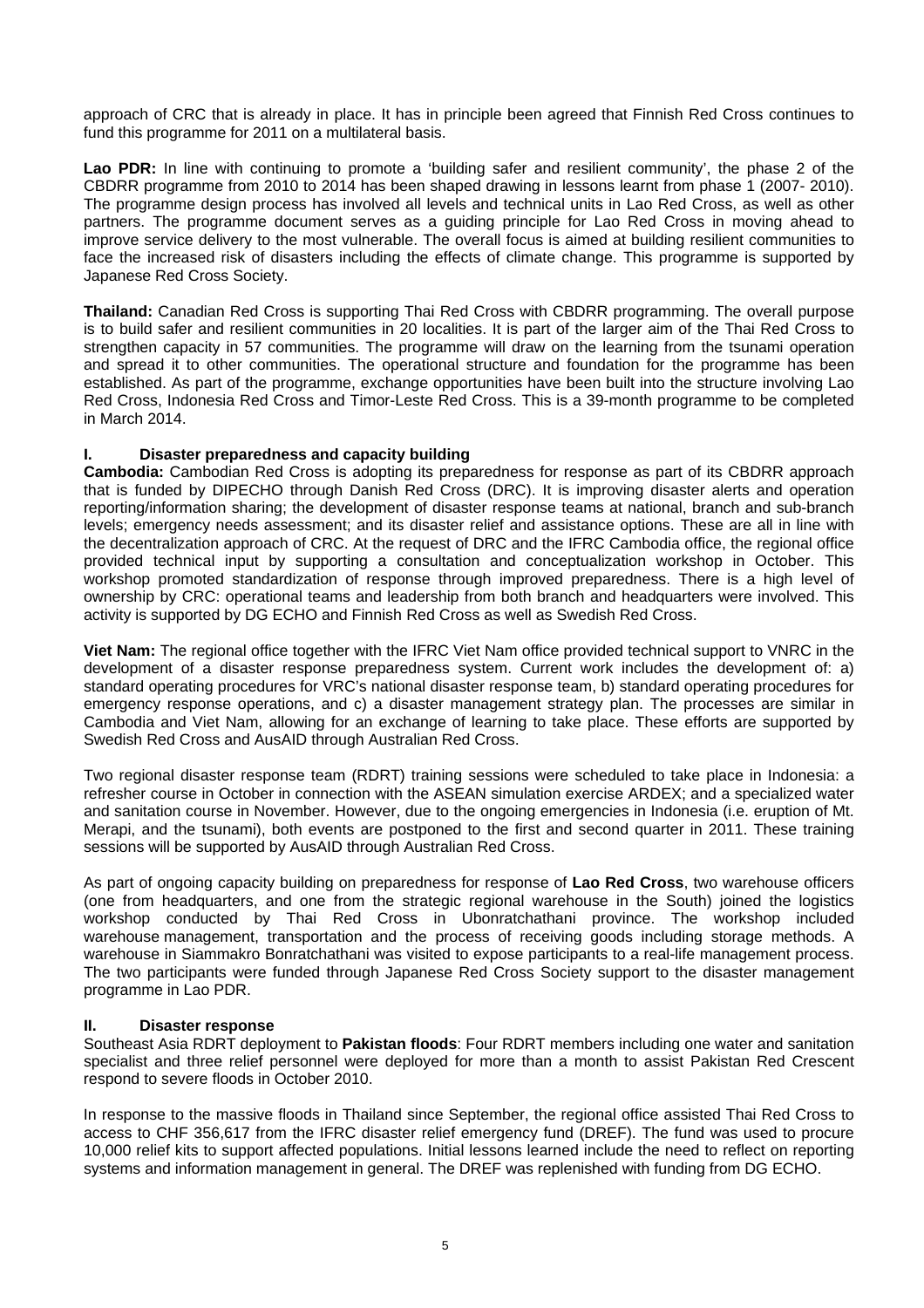#### **III. Coordination and cooperation**

A high level of coordination and cooperation has been maintained on key issues; the process of establishing a memorandum of understanding between ASEAN and the Red Cross Red Crescent has stalled and Southeast Asian national society leadership are now indicating that they may pursue their relationship with ASEAN by different means other than a Memorandum of Understanding. Indonesian Red Cross, with support from Thai Red Cross Society, had been taking the lead in terms of relations with ASEAN. In the meantime, contacts were maintained between the regional office and ASEAN on how issues of mutual concern. ASEAN is interested to establish links in various areas. In particular, they see the international disaster response laws, principles and regulations (IDRL) as a support in the enablement of the ASEAN agreement on disaster management and emergency response (AADMER), a legally binding directive for all member states to follow. The process of engagement with ASEAN is supported by Swedish Red Cross and AusAID through Australian Red Cross.

Regular and consistent representation to the regional inter-agency standing committee (IASC) has been maintained. The IASC reviewed its terms of reference, which were adjusted slightly, in an attempt to maintain its usefulness. The IASC has largely functioned as an information-sharing platform and relationship building forum, and will broadly maintain these functions.

Canadian Red Cross is to fund a 39-month programme to build resilience in communities with a focus on multihazard early warning systems (EWS). To this aim, a strategic partnership has been established between the regional office, Macquarie University, Australia and the Stockholm Environment Institute, Sweden. The project is analysing processes of generating EWS in communities. It further seeks to identify central pillars of trust around social capital (behaviour changes) among community members. The process is further supported by Macquarie University and Swedish Red Cross.

The multiple disasters in Southeast Asia, and Asia Pacific have drawn heavily on the resources of the national societies. As is customary, the national societies move into a different gear and put other programming on hold during the response and recovery phases. While these cycles are perfectly appropriate, longer term programming tends to slow or halt. For the regional office, this has meant that various capacity building initiatives and disaster risk reduction/climate change adaptation events have had to be postponed to 2011. It should further be noted that some activities carried out throughout 2010 have been against the Asia Pacific zone appeal budget to a value of approximately CHF 70,000 and not the regional office budget.

#### **Conclusion**

From July to December 2010, several achievements have been recorded. However, a series of disasters across the region caused the postponement of some initiatives. The plan for 2011 has also been revised to further adapt to the new procedures in terms of disaster response, as well as the harmonization of the zone and regional structures and functions. The regional office continued its commitment to work with other actors, including the UN, Plan International, universities and scientific groups, partner national societies and well as targeted national societies. Harmonization of regional and zone functions remains a work in progress in order to maximize support to national societies.

### Health and care

#### **Strategy 2020 aim 2:** Enable healthy and safe living.

**Programme objective:** Strengthen national societies to deliver relevant and effective health services to vulnerable communities.

#### **Programme component 1:** Coordination and cooperation

**Expected results:** Strengthened and improved cooperation, coordination and support mechanisms within national societies and IFRC

The regional office cooperated with the IFRC zone health team in Kuala Lumpur to organize and facilitate the community-based health and first aid (CBHFA) Asia Pacific workshop - Lessons Learnt and Monitoring and Evaluation - in Bangkok, in October 2010. CBHFA developers and practitioners (totalling 45 persons) from 13 national societies, six partner national societies, IFRC Geneva secretariat, zone, region and country offices, met for four–and-a-half days. They shared experiences on programme implementation, volunteer management, integration and evaluation, development of monitoring and evaluation tools and to decide the way forward. Prior to the meeting, the national societies completed a questionnaire to map their involvement in CBHFA, prepare case studies, and to ensure material used in their national programmes was brought for sharing. The evaluation revealed that the group was too big for focused discussions but the group work was appreciated. The groups had hands-on tasks or questions to tackle and made brief analyses on the main points discussed.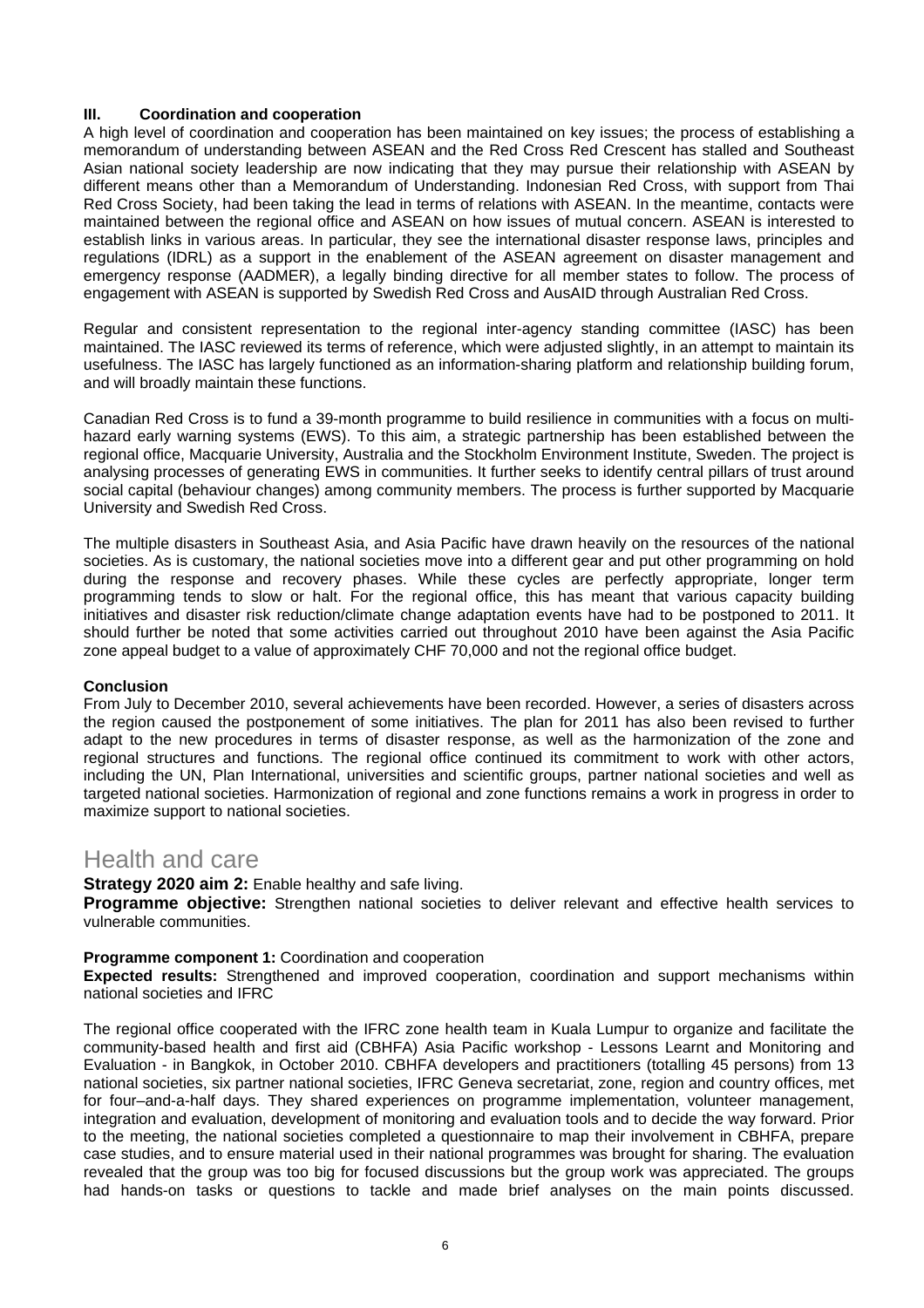Communication in the groups was dynamic. The major outcome includes a set of final recommendations and deliverables and the Asia Pacific Actions.

The Asia regional risk communication initiative forum organized by UNSIC (United Nations System Influenza Coordination) took place in Bangkok in September 2010. The initiative comprises eight independent agencies, WHO/SEARO, WHO/WPRO, UNICEF, FAO, UNSIC AED, IFRC and ASEAN, all of whom provide a range of assistance under the umbrella of risk communication to countries in the South and Southeast Asian regions. The forum brought together UN and UN-partner agency communication practitioners from across the regions. It showcased outbreak and emerging infectious disease-related communication and behaviour change material and activities. It also discussed ways in which agencies can work in partnership to support regional and country team cross-agency collaboration for better communication response and outcomes. The outcome will specifically guide future activities of the Initiative. The focus will be broadened to encompass not only avian influenza and influenza-A but any emerging infectious disease of pandemic potential.

The regional office continued to participate in the monthly Pandemic Preparedness Forum meetings organized by UNSIC and to be a member of the Forum core group. The October forum on 'Civil societies and communities in pandemic preparedness' was organized and facilitated by the regional office. The key findings of the humanitarian pandemic preparedness (H2P) programme were presented followed by a presentation on the practices, lessons learnt and next steps from the provincial multi-sectoral pandemic preparedness programme in two provinces in Viet Nam. The H2P led to an increased focus on pandemic preparedness among several international organizations and governments, an increased focus on community-level interventions, and increased involvement of national societies and NGOs in pandemic preparedness work. Prior to H2P, several organizations and governments concentrated more on avian than pandemic flu, and/or pandemic preparedness focused only on national-level interventions and interventions for health facilities. Many national societies and NGOs had not been involved in pandemic preparedness work prior to H2P.

The regional health delegate was a member of the training management team for the Asia Pacific emergency health workshop that was held at the Singapore Red Cross training camp in November. There were 14 participants from Southeast Asia including three IFRC staff. The training enhanced IFRC's emergency health preparedness and response capacity in the zone by preparing a pool of medical/public health professionals who can be quickly deployed to participate in assessment, planning, implementation and coordination of appropriate emergency health interventions that meet internationally accepted standards in humanitarian assistance.

#### **Programme component 2: Reduced vulnerability to HIV and its impact**

**Expected result:** Vulnerability to HIV and its impact reduced through preventing further infection, expanding care, treatment and support, and reducing stigma and discrimination

Five national societies, **Cambodia, Lao PDR, Myanmar, Indonesia** and the **Philippines**, remain members of the Global Alliance on HIV. The **Viet Nam Red Cross'** five-year HIV programme plan was developed using the Global Alliance framework. Although the members ascribe to the Global Alliance as a framework, it is primarily being used as a tool around national HIV programme plan development. The major topic for the IFRC global meeting held in conjunction to the International AIDS Conference in Vienna in August was the Global Alliance on HIV that will continue as the framework for national society HIV programmes with support from IFRC. However, the national societies can adapt the framework to meet their specific needs. The global meeting produced an 'Expression of Commitment' to address HIV as a priority issue for IFRC and national societies. The IFRC Secretariat was encouraged to continue strengthening efforts for addressing the challenges of HIV and TB. The regional office and national society representatives from **Cambodia, Thailand** and **Timor-Leste** participated in the Global HIV meeting and International AIDS Conference. A number of abstracts from national Red Cross and Red Crescent societies including Timor-Leste were accepted for poster presentations.

The Asian Red Cross and Red Crescent HIV/AIDS Network (ART) continued to provide a linkage between national society HIV programmes in East and Southeast Asia. The annual ART meeting funded by the Norwegian and Australian Red Cross, was held in Hanoi in August 2010 with a theme of harm reduction. The coordinator for harm reduction courses in the Villa Maraini Foundation (Italian Red Cross) in addition to President of the European Red Cross Red Crescent Network on HIV, AIDS and TB (ERNA), facilitated the harm reduction sessions. The network is entering a period of change due to a reduction in committed funding for 2011. ART members are concerned about the reduced support and are exploring different strategies of operating and maintaining the network, including seeking greater contributions from member national societies. Australian Red Cross agreed to support the placement of a volunteer communication and IT support officer with the ART network to commence in March 2011. The focus will be on developing a resource hub for the ART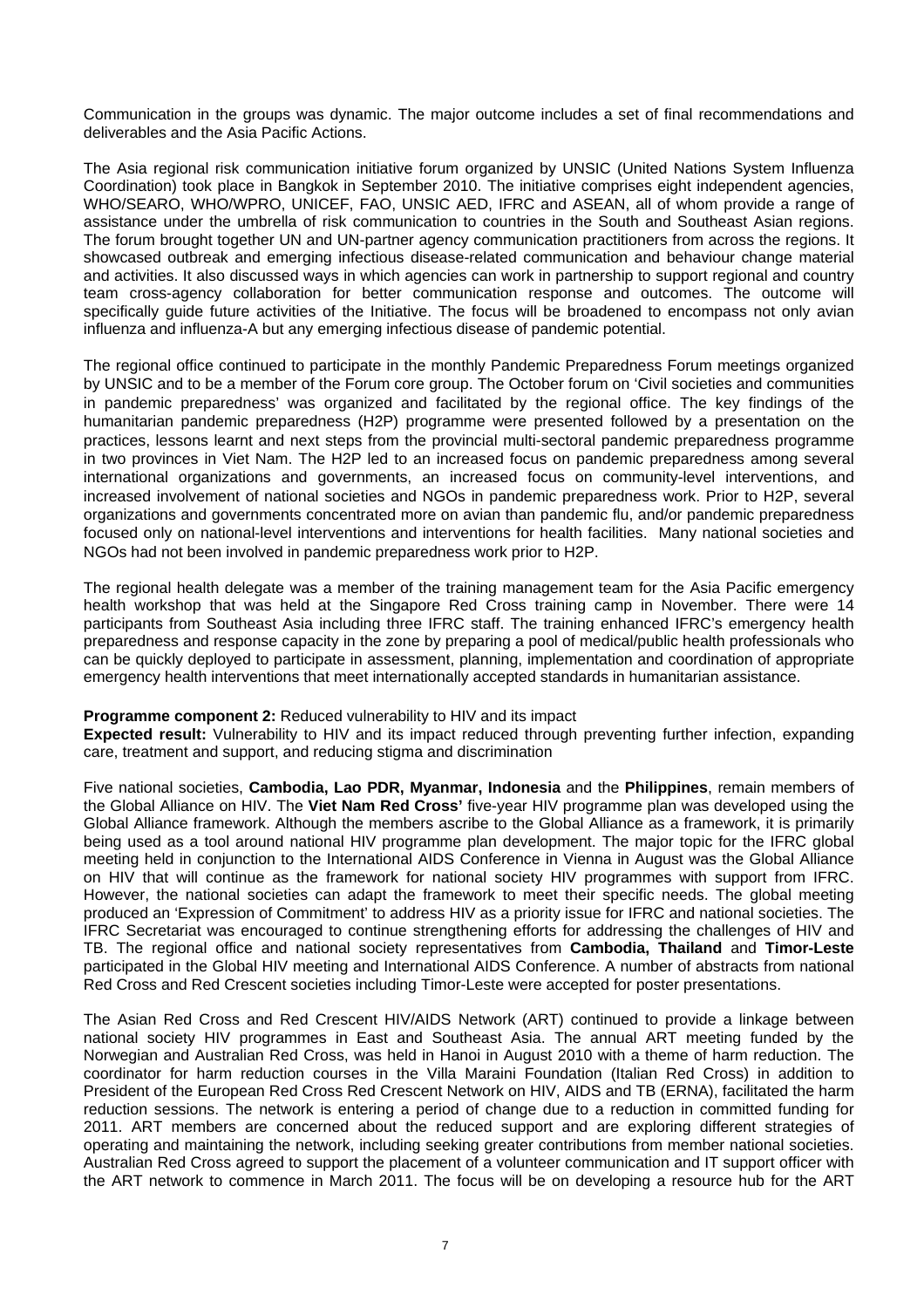network to improve communication and sharing between members and building the capacity of the ART secretariat officer.

The collaboration between **Thai Red Cross** and the World AIDS Campaign on World AIDS Day in 2009 has been further built upon and trickled down to other ART member national societies. It is hoped that this collaboration will provide a higher profile for national societies in their own countries as well as with regional networks.

Training on HIV prevention, care and stigma was conducted for all staff in the regional office according to the IFRC Directive on HIV in the Workplace. The training was developed in collaboration with **Thai Red Cross** and Wednesday Friend's Club, a support group for people living with HIV. The knowledge and attitude survey prior to the training and three months post-training survey indicate an increase in HIV knowledge and positive attitudes towards people living with HIV. The IFRC country offices in **Timor-Leste, Cambodia**, **Philippines** and **Indonesia** are being supported by the regional office to implement the directives.

**Timor-Leste Red Cross** was supported in the development of a comprehensive HIV youth peer education programme being piloted in two districts and to be reviewed in early 2011 to assess and reflect on its effectiveness. The **Indonesian Red Cross** national peer education manual was also reviewed with support from the regional office. Planning meetings were held with the **Cambodian Red Cross** national HIV team to review the existing HIV operational plan and provide input to the 2011–2012 equivalent. The National Strategy and other key documents were used for the review including the Cambodian National Comprehensive and Multi-Sectoral National Strategic Plan to respond to HIV/AIDS in Phase III (2011-2015). The **Philippine Red Cross** HIV programme, coordinated by the health department and implemented by three different units (community health and nursing services, youth, and social services), was re-established after financial support from IFRC in country. Overall the programme appears to be well-received by beneficiaries.

Both **Indonesian Red Cross** and **Lao Red Cross** will lose the major donors to their respective HIV programme in 2011. To ensure that there are strategies in place for the withdrawal of funding and technical support, LRC has elaborated a programme development plan. HIV programme promotion material and a strategic direction document are also being developed. The Hong Kong branch of Red Cross Society of China is currently developing a proposal to support the HIV programme with the Indonesian Red Cross's **Bali chapter**.

#### **Programme component 4: Community-based health and first aid (CBHFA) and emergency health**

**Expected result:** Increased capacity of communities and volunteers which are prepared and able to respond to health and injury priorities in the communities, and improved access to health services in emergencies in target areas.



**Lao Red Cross staff demonstrated life-saving skills on the World First Aid Day on 10 September 2010 in Vientiane. The theme of this year was 'First Aid for All'. Credit: Lao Red Cross** 

The regional office continued to technically support both remotely and in-country the national societies' *CBHFAin-action* approach, including programme management, implementation and monitoring of activities, adaptation of the CBHFA-in-action package and assistance with training for facilitators. Focus was on the facilitators' workshops in **Cambodia, Lao PDR**, the **Philippines** and **Viet Nam**. The regional monitoring of the national society progress in rolling out of the CBHFA-in-action approach in-country including challenges continued. The information collected in July 2010 showed that a majority of the national societies to date have teams of trained facilitators to carry the programme forward. Volunteers were trained primarily on the base modules of the CBHFA-in-action manual; the activities carried out in the community varied and depended on when the programme had been initiated *(see table below)*. Facilitation skills need to be improved to move away from the traditional 'teaching' to active 'learning by doing'.

| <b>National</b><br>Society | No. of<br>community<br>assessments | No. of<br>volunteers | No. of communities<br>doing activities | No. of health<br>education sessions<br>conducted | No. of<br>households<br>visited | No. of<br>campaigns<br>conducted |
|----------------------------|------------------------------------|----------------------|----------------------------------------|--------------------------------------------------|---------------------------------|----------------------------------|
| Cambodia                   |                                    | 115                  |                                        |                                                  |                                 |                                  |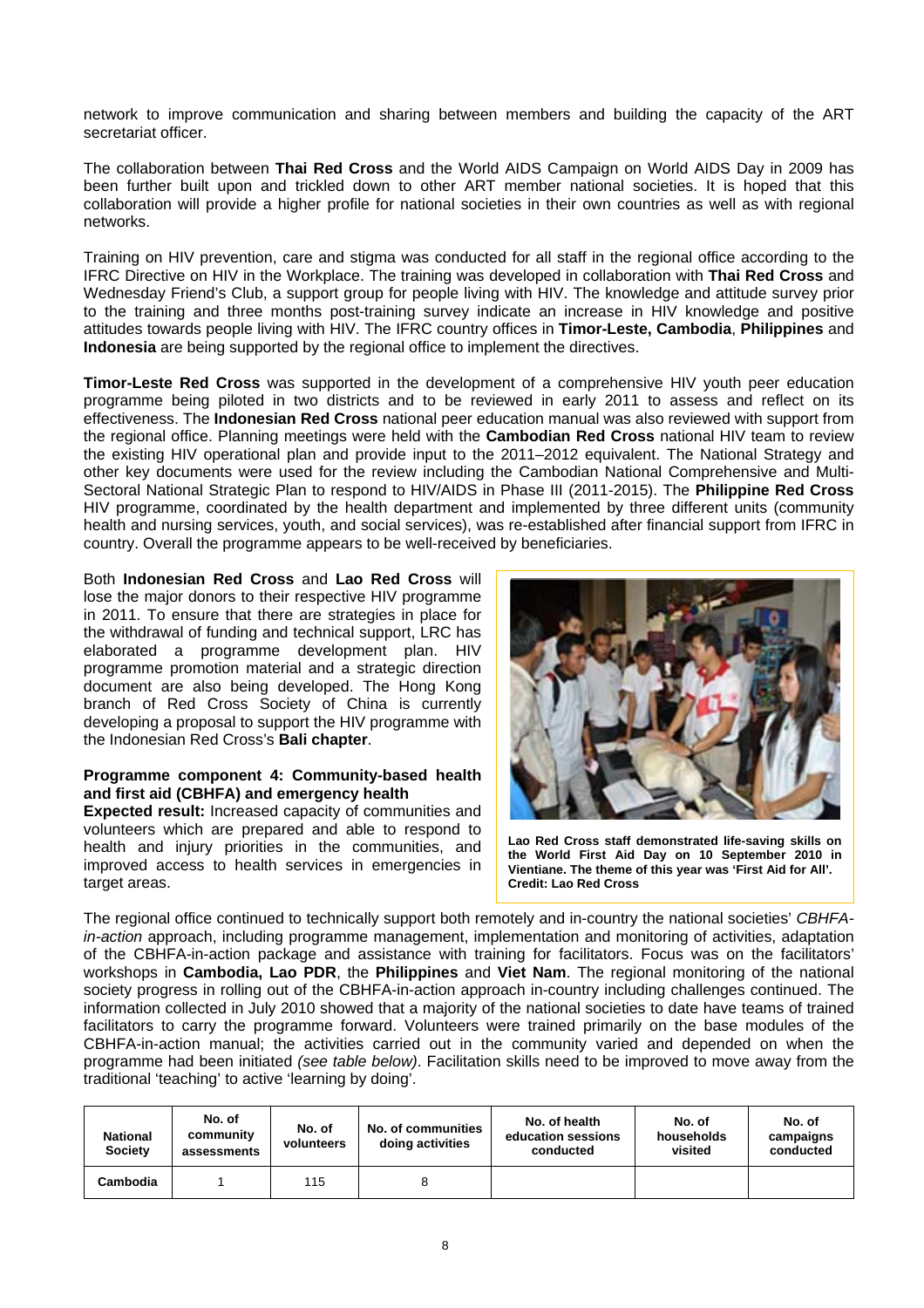| <b>Timor-Leste</b> | 5   | 154   | ±2.000<br>mosquito net hang-<br>up, hand washing | Twice a month,<br>malaria, hygiene<br>promotion                                                 |                                             | 2: H1N1.<br>measles                                                                  |
|--------------------|-----|-------|--------------------------------------------------|-------------------------------------------------------------------------------------------------|---------------------------------------------|--------------------------------------------------------------------------------------|
| Lao PDR            | 46  | 97    |                                                  | Hygiene promotion                                                                               |                                             | <b>H1N1</b>                                                                          |
| <b>Malaysia</b>    | 789 | 3,892 | 300<br>clean-up, hand<br>washing                 | 898; 105,856 persons<br>reached<br>hygiene promotion,<br>TB, malaria, diarrhoea,<br>dengue, ARI | 974 households:<br>4,870 persons<br>reached | 836: TB.<br>dengue, ARI,<br>water and<br>sanitation,<br>hygiene, clean-<br><b>up</b> |
| Indonesia          | 99  | 94    | 99<br>clean-up, hand<br>washing                  | 2,376; 102,290<br>persons reached<br>HIV, stigma, non-<br>communicable<br>diseases,             | 22,496<br>households                        | 2,376: malaria,<br>HIV, road safety                                                  |
| <b>Philippines</b> | 8   | 100   | 25                                               | 4 times/month<br>Approx. 200 persons                                                            |                                             |                                                                                      |
| <b>Thailand</b>    | 135 | 2514  | 135<br>clean-up, physical<br>exercises           |                                                                                                 | 43,775;<br>168,700 persons<br>reached       | Clean up, non-<br>communicable<br>disease,<br>healthy lifestyle                      |
| <b>Viet Nam</b>    | 1   |       | 200                                              |                                                                                                 |                                             |                                                                                      |

Major challenges encountered in implementing the CBHFA-in-action approach were related to resources and management. The resource problem include insufficient manpower in implementing and monitoring the activities, retention of staff, quality of staff and volunteers and staff commitment. Other difficulties were lack of appropriate materials, tool kits and packages. Some national societies had problems in coordination, communication and logistics. The CBHFA–in-action approach, which focuses on behaviour change, demands time to comprehend and master.

As a result of the road safety workshop that was conducted in relation to the regional health team meeting in Bangkok in March 2010, four national societies (**Philippines, Lao PDR, Timor-Leste** and **Thailand**) were supported in adaptation and translation of the Road Safety Commitment Card. The regional office also facilitated national societies to participate in the **Cambodian Red Cross** workshop on road safety for youth managers (**Timor-Leste Red Cross**) and in the Global Road Safety seminar in Cambodia (**Philippine Red Cross**) organized by the Global Road Safety Partnership. Both events were excellent opportunities to share experiences, network on road safety and for future collaboration.

**Programme component 5:** Voluntary non-remunerated blood donation

**Expected result:** Increased number of voluntary non-remunerated blood donors recruited

The  $8<sup>th</sup>$  regional workshop on voluntary blood donor recruitment in Southeast Asia hosted by the regional office took place in December 2010 in Bangkok. More than 30 participants representing 16 national societies from Southeast Asia, South Asia, East Asia and the Pacific attended. Besides sharing information on activities (including experiences and lessons learnt) in their respective countries, attention was given to the Club  $25<sup>2</sup>$ concept and the follow-up of last year's sessions on 'Costing of blood and blood donor recruitment' and 'Development of coaching, mentoring and impactful training for youths'. The regional progress towards the joint IFRC/WHO goal of '100 per cent Voluntary Non-Remunerated Blood Donation' by 2010 was discussed. It was noted that there is still work to do to reach this objective. **Thai Red Cross** facilitated a visit to its Blood Bank in Bangkok followed by a session on Club 25. A marketplace afternoon gave the national societies the opportunity to showcase IEC material, collaterals, and reports, and to present their blood donor recruitment programmes. The workshop was funded by Finnish Red Cross.

 $\overline{a}$ 

<sup>&</sup>lt;sup>2</sup> Whereby young people pledge to donate blood 25 times. More information available [here.](http://www.ifrc.org/youth/action/health/club25/)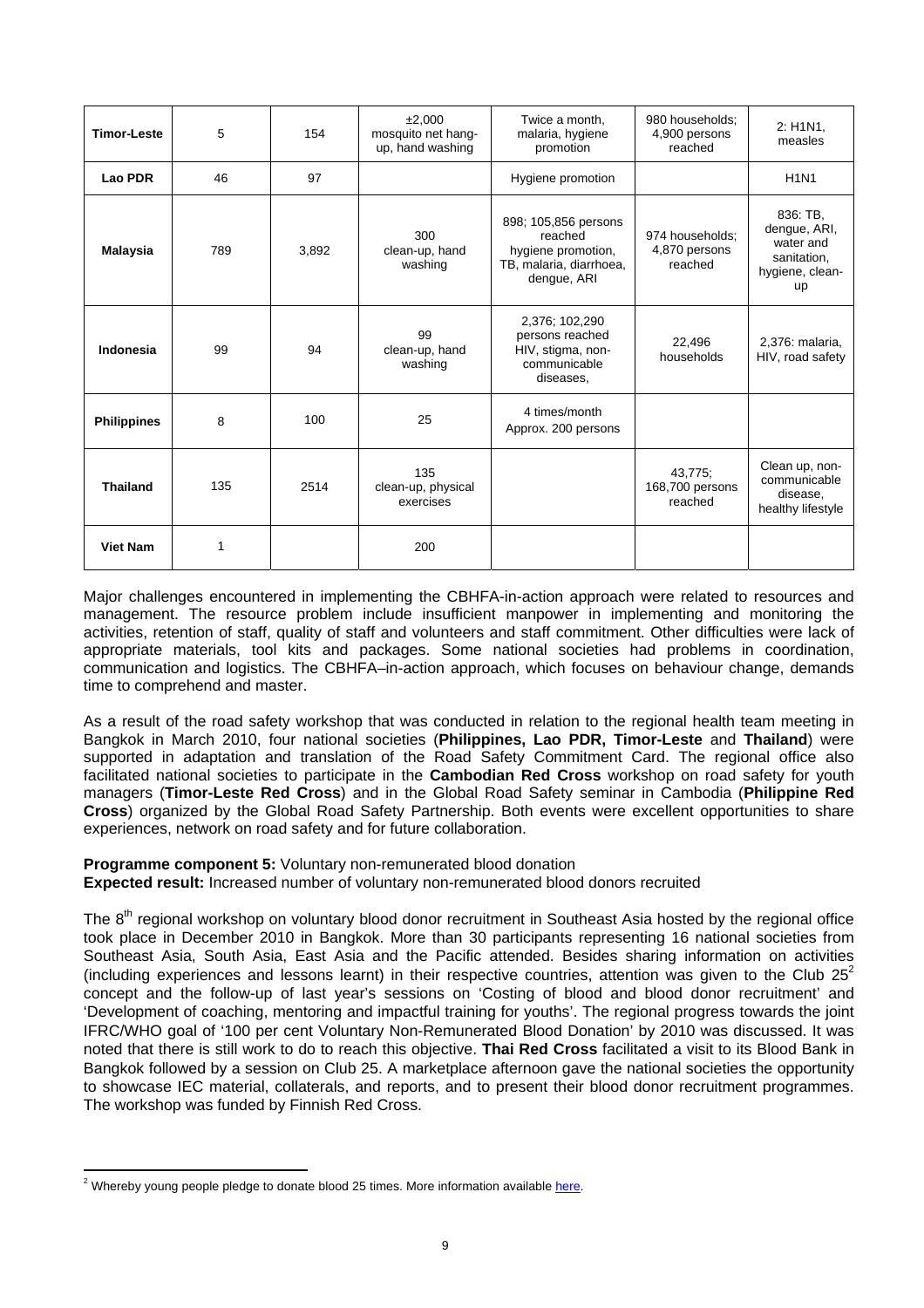**Programme component 6:** The Lao Red Cross community-based health and first aid in action (CBHFA-inaction) programme

**Expected result:** Increased capacity of LRC volunteers and communities which are prepared and able to respond to health and injuries prevention in targeted communities.

**Lao Red Cross** (LRC) was supported both in-country and remotely to improve its commercial first aid services. The project, funded by New Zealand Red Cross through IFRC, aims to increase income generation through strengthened capacity of staff and volunteers in providing quality first aid services to clients. Activities included procurement of adult and baby manikins to ensure appropriate and sufficient material for training. The three-day refresher first aid course for trainers, conducted by first aid trainers from **Thai Red Cross**, was attended by 13 trainers from branches and the national headquarters. An income generation business plan is being developed and a local consultant will be hired to assist LRC to develop a marketing plan for the commercial first aid courses.

World First Aid Day with the theme 'First Aid For All' was celebrated at the National University in Vientiane on 10 September 2010. The event, funded by IFRC and partners, was attended by approximately 1,000 people, among them, collaborating partners from different sectors such as the government, NGOs and private companies. The activities included role play, a first aid competition and demonstrations and a video show. Five exhibition booths were open for interested persons to practice first aid for fractures, safe transportation of injured, bleeding, fainting and cardiopulmonary resuscitation of babies and adults supervised by trained first aid volunteers.

LRC had several opportunities to increase its capacity in health through participation in regional and zone forums such as emergency health, vulnerability and capacity assessment, hygiene promotion and climate change adaptation. The regional office provided support to a health information and coordination meeting for LRC partners in August when it was concluded that quarterly coordination meetings are needed.

#### **Conclusion**

Capacity limitations at national society level remain a challenge. The capacity to plan, implement, monitor, evaluate and report on programmes remains at times difficult. The competition for both financial and human resources is hardening and therefore quality programmes are essential. The ability for national societies to undertake representation with external partners is limited in a number of societies. This has a direct impact on resource mobilization in-country. There are fewer funding options and interest in standalone programmes from donors and partners.

Many national societies have moved from a project to programme approach but are still being caught up in project support from partners for various reasons. Long-term planning and an integrated programme approach need to be strengthened at all levels, and mechanisms for enhanced collaboration between disaster management, health and organizational development departments established. Collecting timely information on key health issues and monitoring data from the national societies remains a challenge.

### Organizational development

#### **Strategy 2020 Enabling action 1:** Build strong national societies

**Programme purpose:** Increase local community, civil society and Red Cross Red Crescent capacity to address the most urgent situations of vulnerability.

**Programme component 1:** Tailor-made organizational development and capacity building initiatives.

**Outcome:** Organizational issues have been addressed in individual national societies through tailor-made organizational development and capacity building initiatives.

The work of the regional office has progressed but there has been a slowdown because of the loss of two key personnel in what was only a three-strong team. Bangkok continues to have good relationships with national societies across the region; in particular, six national societies were supported with tailor made interventions.

In terms of national society strategic planning - under the global umbrella of Strategy 2020 - support was provided to **Cambodian Red Cross** (2011-2020) and **Lao Red Cross** (2011-2015) in particular from the regional office. Other processes, notably in Philippines, Myanmar, Viet Nam and Timor-Leste were also provided with comment and support.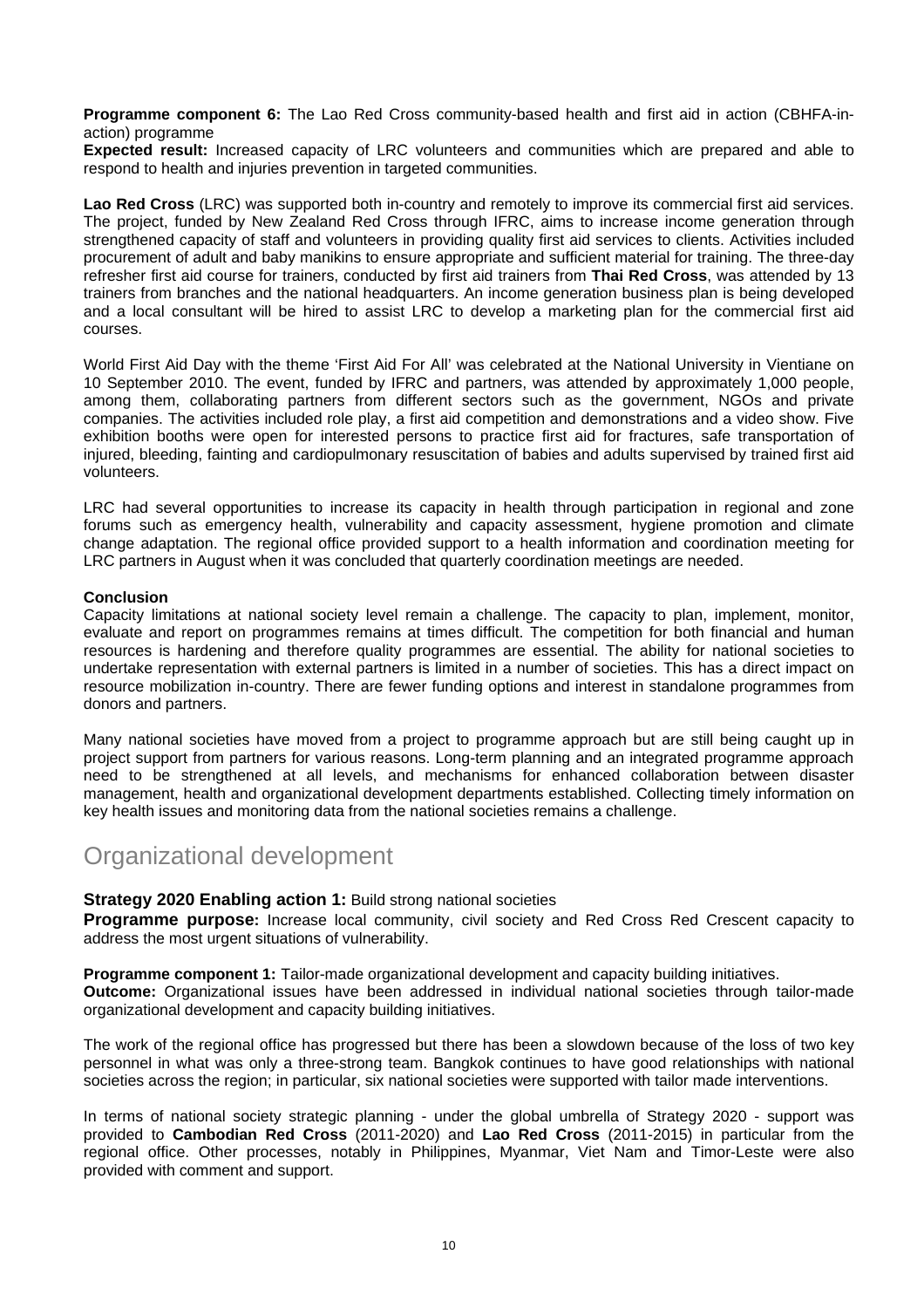For Lao Red Cross (LRC), its process is being supported by a consultant, who also gave assistance to the process in Cambodia. It is expected that LRC will be able to complete the process by early 2011 and will be able to present it to governance for endorsement thereafter.

**Cambodian Red Cross** (CRC) revisited their youth policy and guidelines with support from the regional office. The revised youth structure, policy and guidelines have since been adopted by CRC.

The national societies youth directors' meeting held in September was successfully hosted by **Cambodian Red Cross** wherein all the 11 Southeast Asian national societies participated. It was heartening to note the interest in the meeting from all attendees. The platform for youth leaders has been one of the most effective in the region. During the three-day meeting, the youth leaders deliberated on various issues and shared their work experiences to learn from each other.

**Malaysian Red Crescent** progressed steadily on its statute revision. The working group has finalized the draft revisions of the existing statutes. The draft revisions to the statutes regulations are expected be finalized by the end of December 2010. This, apart from technically supporting MRCS in statute revision, is also building a stronger relationship between the regional office and MRCS. The regional office was represented at MRCS's national conference in December to talk about better IFRC support in future.

**Thai Red Cross** leadership has expressed their desire to develop and build the capacities of its chapters. A concept paper was jointly developed with the support of IFRC and ICRC on how this development can proceed. Meetings were also organized with TRC to incorporate new content around dissemination and emblem protection.

Finance development activities also progressed steadily. It is heartening to note the new scale of interest in more national societies in developing their financial management system.

**Philippine Red Cross** (PRC) was the latest national society to join the finance development stream when it decided to implement new accounting software, Navision. An agreement was signed by the national society with a local service provider to support the Navision implementation. Technical support is being provided from the regional office. Implementation is moving quickly and it is expected the PRC headquarters will have new accounting software in place by the end of 2010. The process of revising the chart of account and the business process review at headquarters has been completed and forwarded to the software service provider for creating the data base. The training on the Navision software for the users of the system was to be held in December 2010.

After implementation of Navision software at the headquarters, the Philippine Red Cross is planning to implement Navision software in its branches so that the system is fully integrated and paves the way for realtime financial information of the branches at headquarters. To set the pace of finance development in branches, two workshops in December will provide an introduction on the financial management system and advantages of adopting new software system. If plans go smoothly, it is expected that active branches will have the Navision accounting software in 2011.

PRC has also initiated review process for their present financial policies, procedures and regulations to make them more transparent and consistent in financial reporting. The process of revision of their financial policies, procedure and regulations will be technically supported by the regional office along with finance team of PRC.

Finance development work is progressing satisfactorily and steadily in CVTL. There is a proposal to engage a locally based finance development consultant for six months with the national society at headquarters for more training. This consultant will be technically supported by the regional office. In order to take the finance development process further in the branches, a guidebook on branch financial and administrative procedures was developed and forwarded to the country office for comments and changes from the national society's perspective. It is expected that the process of finance development flowing down in the branches will speed up in 2011. The regional finance development delegate will continue missions to CVTL to provide adequate support.

A finance manual has been developed for **Viet Nam Red Cross** (VNRC) and forwarded to the country office for their comments. The draft finance manual has been circulated by the VNRC country office to the national society and the partner national societies for comments after which the national society will decide what changes to make.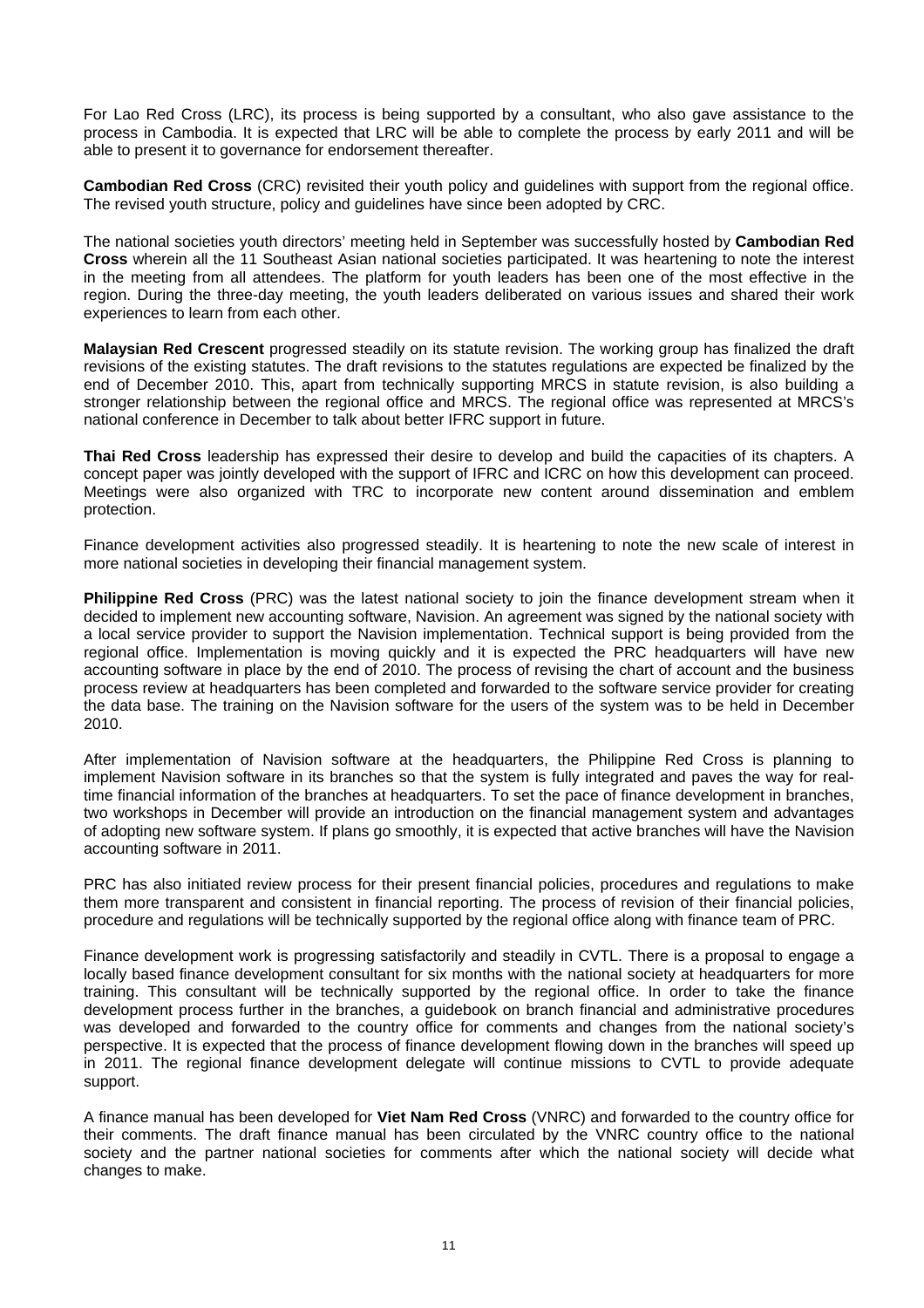**Myanmar Red Cross Society** (MRCS) is also progressing on finance development. MRCS is interested to change their present Peach Tree accounting software at headquarters as this is not catering to their needs. The system was initially adopted by them in 2005 when headquarters operations were relatively small. Due to an increased programme volume and reporting requirements from stakeholders, MRCS is looking for new accounting software. The finalizing of a new accounting software is in progress and the regional office technically supported the national society in arranging a demonstration of two software; of these, MIP sage software, which is a fund-based accounting software designed to cater to the needs of NGOS, was the one that looks appropriate for MRCS. The main limitation being faced is the availability of the local service provider in Myanmar which is important as it is difficult to get visas to enter Myanmar. It is expected that the selection process for the new software will be completed by the end of the year and new software would be in place next year.

During the last mission of the regional finance development delegate to MRCS, a meeting was held with all departments to address some of the financial management issues in active branches of MRCS. It was decided that two branches may be used initially as pilots to strengthen the financial management systems. Thereafter it can be replicated in other branches. It looks promising and hopefully in 2011, the finance development process will be initiated for two pilot branches by developing the financial rules and procedures and accounting system for the branches.

MRCS has also sped up the external audit of its accounts and it is expected that the audit of MRCS accounts will be completed by the end of 2010. MRCS has also agreed to the recommendations for appointing an internal auditor as a part of strengthening the internal control mechanisms at the nationals society.

The finance development delegate is supporting Palau to analyse the national society's finance situation including a review of its internal control systems. The mission will develop a series of recommendations for the national society to progress, with the support of colleagues in the Pacific regional office.

**Programme component 2:** Integration with health, disaster management and humanitarian values **Outcome:** Increased integration of organizational development and capacity building aspects within health and disaster management programmes.

The regional team is trying to progress in terms of integrating organizational development/capacity building efforts with health and disaster management programmes.

Two courses in basic training were conducted in Phang Nga and Trang in **Thailand** for Thai Red Cross. The session focused on Red Cross Red Crescent Movement knowledge, team building, human relationships, volunteer manual and first aid for Thai Red Cross volunteers.

The regional office met youth leaders from more than ten different universities from Cambodia to assess if they were capable of acquiring facilitation techniques and skills for peer education. This is a significant opportunity for integration between youth (organizational development), road safety (disaster management) and living healthy lives (health).

The regional office linked up with Thai Red Cross for a team building exercise that incorporated reflections on disaster risk reduction at a mangrove farm close to Bangkok. It was a good example of how 'fun training' is perhaps more effective than the traditional classroom approach.

Knowledge and information management (KIM) is a crucial function for any organization to make proper use of its human and social capital. With high turnover of staff and challenges around human resource management (such as, at times not allowing for proper handover), much knowledge is lost as staff move on to new challenges. In light of this, a KIM function (supported by the disaster management unit) has been established in the regional office, supported by Swedish Red Cross. Knowledge is captured through collection of reflections – contextualized understanding of actions and decision processes – that is gathered in a web-based bank for further use by programming and support staff. So-called 'maps' are established, each representing the collective understanding/knowledge of a national society and made available though interviews. Attached to these reflections, technical reports and other documents used during a specific mission are linked allowing the viewer to go deeper into a respective programmatic or activity area. This process was embarked upon in April 2010, and is slowly bearing fruit as a critical mass of knowledge is gathered to render the system useful in terms of adequate content for analysis.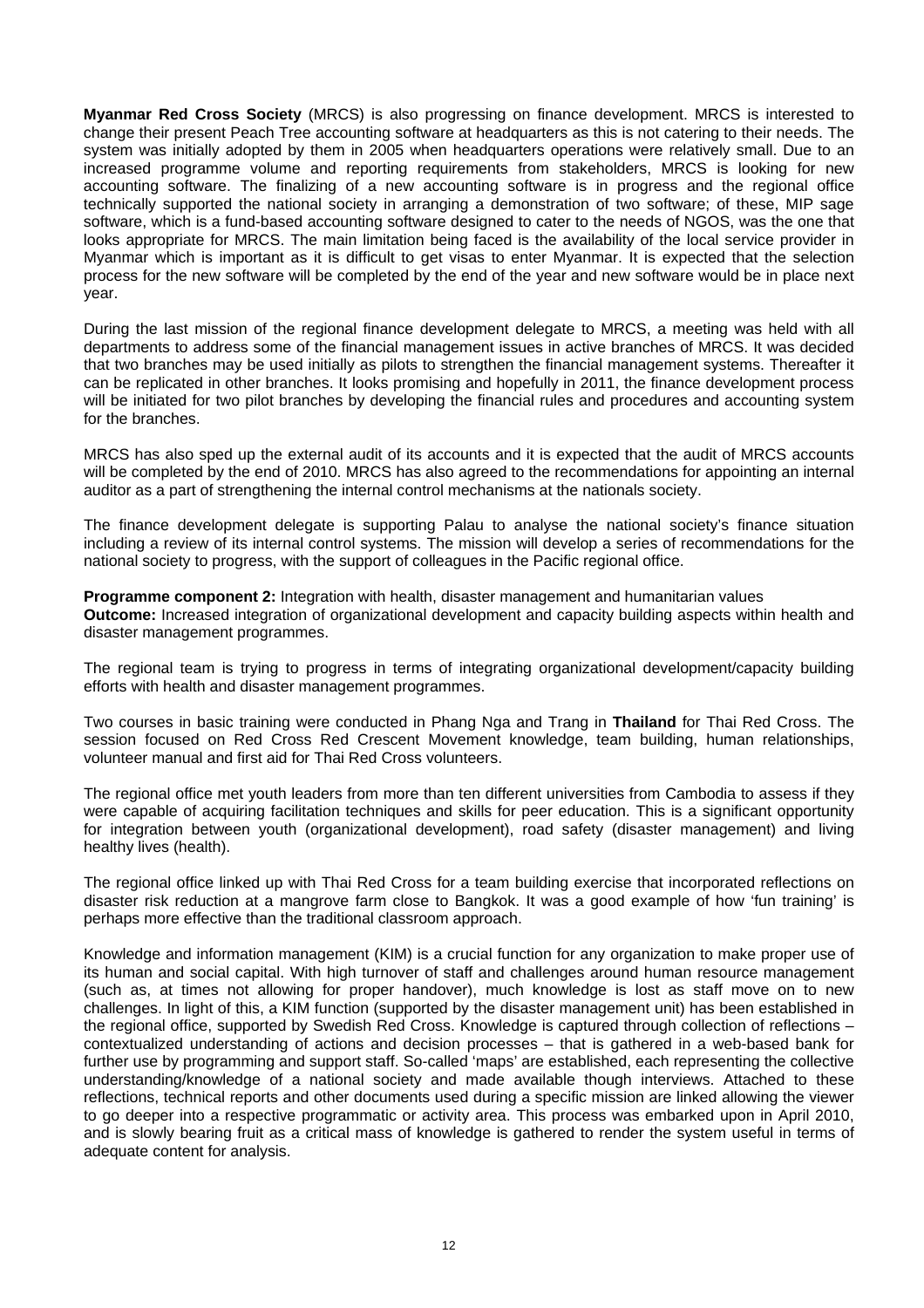**Programme component 3:** Information sharing and knowledge management

**Outcome:** Lessons learnt and best practices are shared, and a community of skilled national society practitioners is built across Asia Pacific.

A study trip was organized to Hong Kong branch of Red Cross Society of China for **Thai Red Cross** officials in October to provide a clearer picture on the Movement's cooperation and to understand cooperation and strengthening working relationship between TRC, IFRC, ICRC and the Hong Kong branch in general. This study trip has provided an overall understanding of the Red Cross Red Crescent Movement and participants gained knowledge about the Hong Kong branch of Red Cross Society of China. In addition, the regional office worked with TRC on its revision of the training-of-trainers curriculum for master trainers.

The finance development review for three Southeast Asia societies was completed. The three national societies, namely Viet Nam Red Cross, Myanmar Red Cross and Timor-Leste's CVTL, were visited by a consultant to review progress in strengthening national society capacity as well as to suggest how the programme can be more focused.

The IFRC's Pacific regional office has requested support for the initiation of a finance development process in Palau Red Cross. The Southeast Asia regional finance development delegate plans to visit to provide this support.

#### **Conclusion**

Organizational development activities were supported mainly through two committed partners: Swedish Red Cross and Japanese Red Cross Society. Without a third significant donor, the organizational development programme will be challenged.

A key ongoing challenge remains the development of trusting relationships with national society leadership. This forms the bedrock on which the regional office can carry out quality work. It involves a significant time commitment to understand cultural and organizational dynamics. Without this, it is very difficult to get an accurate 'read' on how progress can be made. Relationships with regional colleagues are also vital to the prospect of integrating organizational development dimensions into health and disaster management programmes.

The regional office has begun a dialogue on 'how it will lead' on organizational development in 2011. The outcome of these discussions will be communicated in the formal and informal updates to partners.

The next meeting of the Southeast Asian national society finance directors is planned for early 2011. This will provide an opportunity to share experiences and progress. The finance development review report is expected to be finalized by the end of 2010. The recommendations of the review will be used in the next finance directors meeting to redefine the finance development programme appropriately.

### Humanitarian values

A number of disasters hit Southeast Asia and East Asia during the latter part of the year, which had significant impact on regional communications work. During the floods in Pakistan, mainly in August, the Southeast Asia regional office in Bangkok was asked to provide field support; finally serving as back up and as temporary zone communication focal point while the zone communication manager was in the field.

Two months later, handling communication during six disasters in Southeast Asia was a challenge: floods in **Viet Nam** and **Thailand**, typhoons in the **Philippines** and **Myanmar**; earthquakes, tsunami and volcanic eruptions in **Indonesia**. The regional office was involved in writing press releases, handling media requests, writing news updates and collecting photos. The cooperation with and support from the zone communication team as well as information and reporting delegates and national society communication staff meant that national societies, the media and the UN were well served. Information was efficiently posted on websites and distributed to national societies. It was especially encouraging to see the increased amount and quality of communication from national societies, proving that frequent contact and some training efforts are beginning to pay off.

However, both resources, structure, preparedness and priorities during disasters need a more in-depth discussion. This issue has been mentioned and experiences seem to be similar during almost every disaster.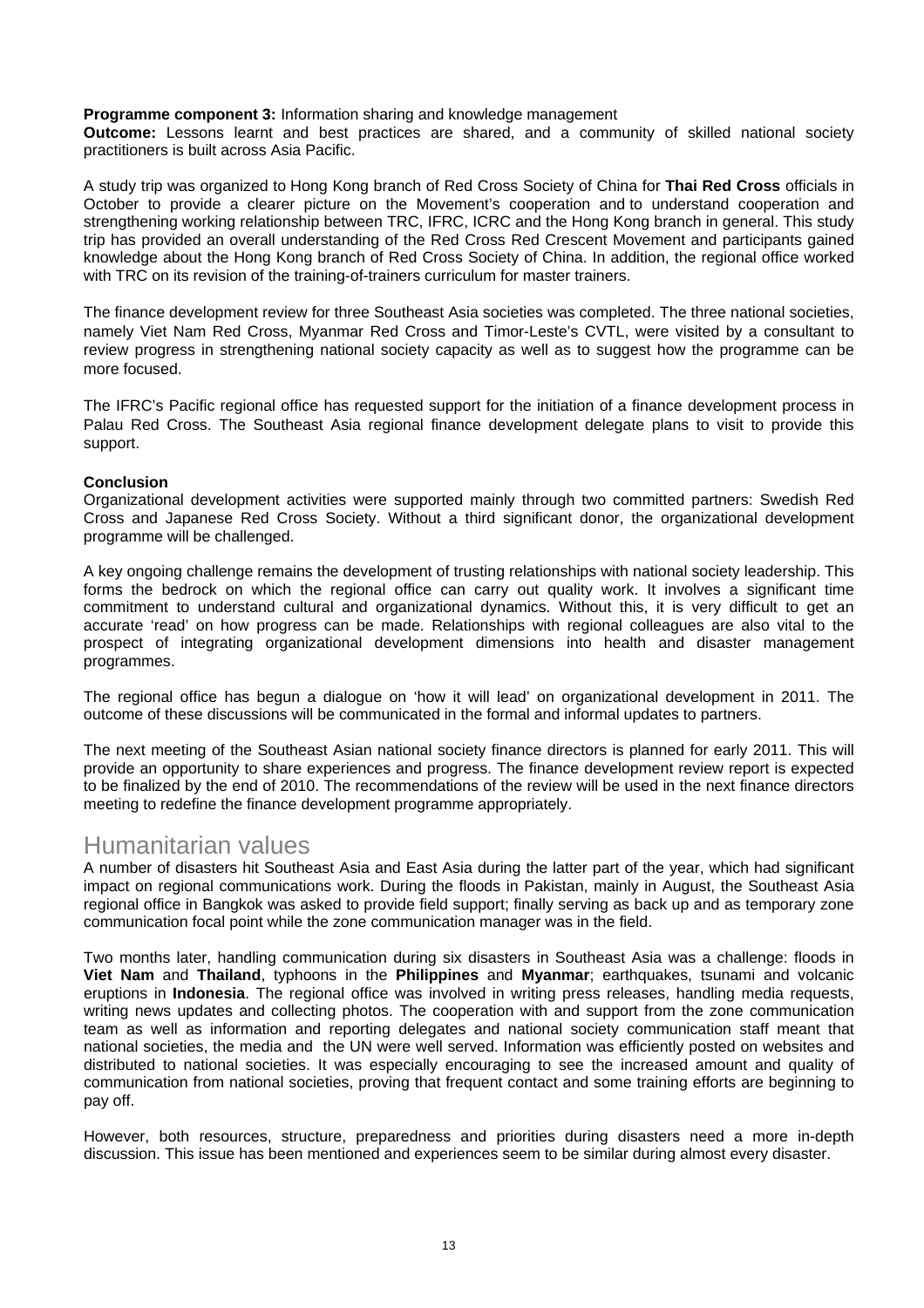The regional communication delegate manned the IFRC booth for ten days during the **Singapore** Youth Olympics. This was a great opportunity to teach young athletes basic first aid and to run a number of workshops on how they could use their status as humanitarian role models in their communities and countries. The best of many video interviews with young athletes during the workshop were edited into a short video placed on YouTube, which received good feedback.

Communication capacity building has continued with support to individual national societies as well as skills training through workshops.

Upon the request of the secretary general of the **Viet Nam Red Cross** and the IFRC country office, the regional communication delegate went to Hanoi to analyse the present communication set up (which consists of four separate departments, plus fundraising) and to suggest a more inclusive structure. The report has been translated and is being discussed by the national society. The visit also provided the opportunity to organize a few skills training workshops and conduct longer discussions with the actual communication department placed in the headquarters. Some initial and encouraging results are already visible with the VNRC's and IFRC country office's proactive communication response to recent floods, as well as including communication in appeals, plans and activities.

Likewise, **CVTL** and the IFRC country office in Timor-Leste requested a visit by the regional communication delegate, which took place in late September. Designing a communication strategy is one of the strategic directions in CVTL's new plan for 2010-2014. The visit was intended to facilitate a discussion on priorities and ideas. The support from the country office and the CVTL secretary general was outstanding and resulted in a full-day workshop with all departments, as well as IFRC, ICRC and partner national societies in Timor-Leste discussing communication. CVTL has recently hired a second information officer and has begun training for dissemination and communication staff. Follow-up to this visit has also been positive and a number of initiatives are ongoing. This visit also included a number of half-day skills training workshops with participation from different departments as well as a field trip.

Direct support to **Myanmar Red Cross Society** has been less due to a number of factors. However, during the Communication Forum in Nepal, MRCS successfully presented their 'change in approach' to health communication and their coaching visit by and cooperation with **Thai Red Cross**. During a separate meeting, priorities for continued communication under the Nargis operation were discussed. It should be remarked that MRCS is continuously documenting recovery efforts during the whole three-year appeal period.

A second photography workshop took place in December in Phuket, Thailand due to overbooking of a previous one in Bangkok. This is part of the 'skills training' of the communication capacity programme. Whereas it could be argued that some of this skills training could be organized locally or through other agencies, participants always underline how much they appreciate visiting other national societies and working with colleagues from other national societies. The workshops attracted participants from other departments and programmes, as well as ICRC and partner national societies.

The communication forum in Nepal was also part of the new communication capacity building plan, written by the Asia Pacific zone office in KL and the regional office in Bangkok with input from the regional offices in New Delhi, Beijing and Suva. It was presented during the Forum with valuable feedback from many national societies. To ensure ownership and sustainability, the re-formed communication steering group with representatives from national societies will follow up on capacity building programmes and initiatives. The communication capacity building plan was discussed resulting in many ideas for possible skills training and coaching visits.

Regional communications continues to work closely with colleagues in other country offices and the zone in connection with disasters as well as on capacity building and publications. 2011 planners and table calendars were an example of such cooperation, with final design, print and distribution taking place in Bangkok.

Colleagues continue to receive communication support, i.e. within the past six months video recording training was provided to the Bangkok disaster management unit; video interview training was organized for Danish Red Cross and IFRC staff; and support was provided for some publications, videos, animations and visual identity renewals.

The eternal dilemma of the need to provide efficient communication in times of disaster and sustainable development in communication in quieter times is perhaps impossible to resolve unless a different attitude and approach to funding and prioritizing communication in IFRC materializes. It is still possible, though, to have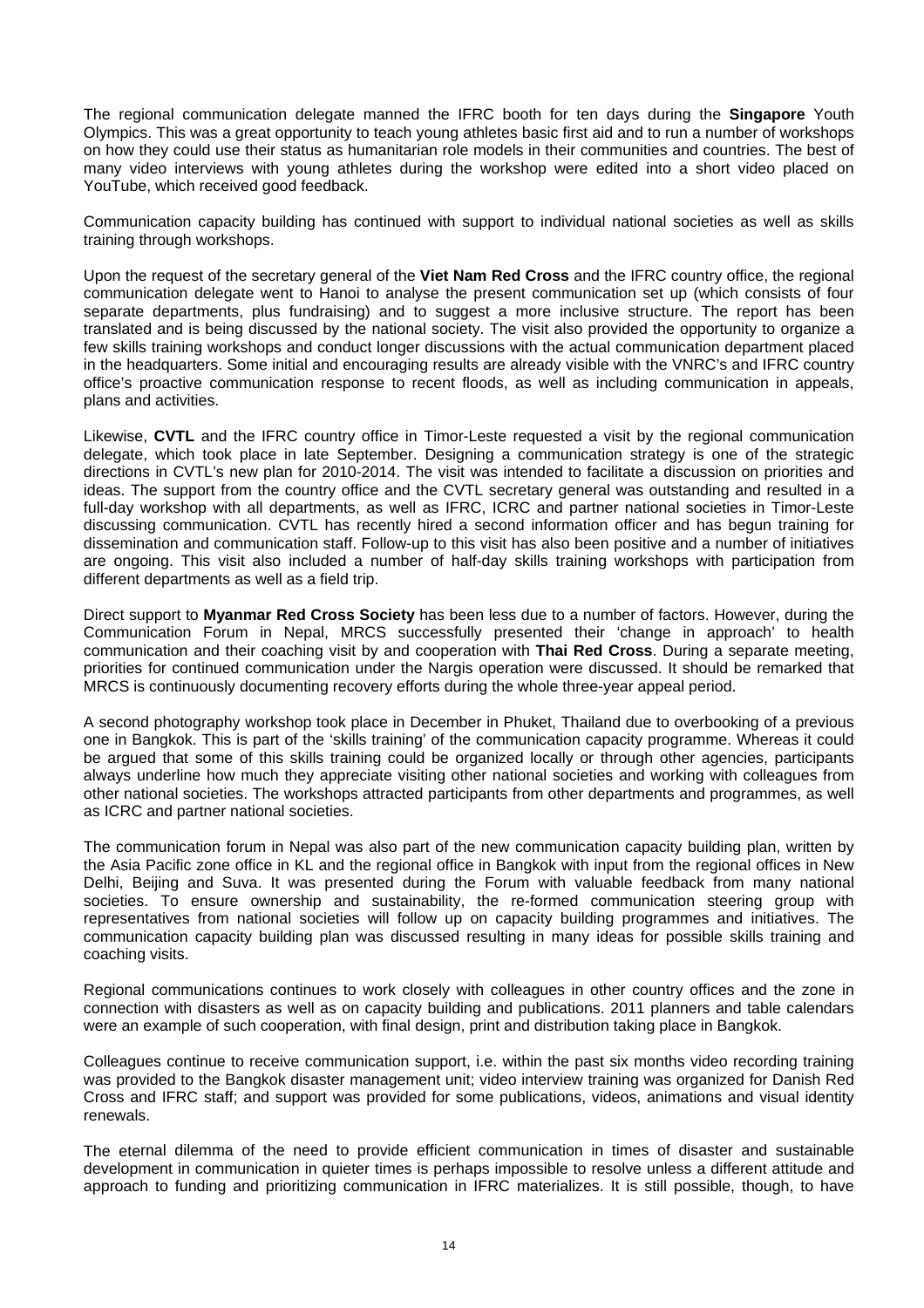relevant discussions and agree on priorities, i.e. how the establishment of a zone office and the maintenance of regional country office with communication staff in some IFRC country offices can be used more efficiently, avoiding confusion and duplication of roles and responsibilities.

# Working in partnership

The regional office's links with the national society leaders of Southeast Asia deepened. The head of regional office met the leadership collective at a side meeting in the Asia Pacific conference in Jordan. The Bangkok office is committed to working closer – and indeed involving more the leaders – in the current work and future direction of the regional team.

Discussions with several partner representatives took place during the reporting period, including American, Australian, Finnish, Italian and Norwegian national societies, and the global road safety programme (GRSP), among others. Meanwhile, American Red Cross has dramatically reduced its presence at the regional office and will be represented by two staff in 2011, focusing on risk reduction, and water and sanitation. Its tsunami recovery operation is now closed. French Red Cross has also reformed its team, not replacing its tsunami coordinator but maintaining a quality team. The global road safety programme has stabilized and confirmed its continuing presence in Bangkok. Danish Red Cross is the one partner that more or less remains as was. The part of the regional office structure geared to serve this partnership presence has been revised down slightly to adjust to the revised needs of partners in 2011. It is intended that all partners be consolidated on the same floor in the present office building by April 2011. Links with partners not permanently present at the regional level but nevertheless active are broadening. Canadian Red Cross is one partner with which significant relations are being built.

Both the regional offices of IFRC and ICRC have undergone several personnel changes in the second half of 2010 and new relations are being formed building on the past established rhythm.

The regional office is endeavouring to focus more on 'exploiting' its presence in Bangkok under a new head of regional office. Relations with DG ECHO and major government aid divisions remain good.

# Contributing to longer-term impact

The regional office, in conjunction with the heads of country office, took the decision at its November meeting in Bangkok to begin a 'four-year planning psychology' immediately. The team aims to cross-reference thinking and action to a greater degree and reach out for partners to be more included in combined efforts around national society priorities.

The IFRC Southeast Asian team will also reflect more on how it should progress around integration with structures with host national societies. The team completely accepts the spirit of being configured in a way to enhance national society development but will proceed in a nuanced way based on the context in each country.

Credible, but piecemeal efforts, were made to support awareness of impact focused programming (first agreeing what indeed it means) and ability to plan, implement and measure it. Revised planning, monitoring, evaluation and reporting (PMER) training in Myanmar and Timor-Leste headed by the Asia Pacific zone office presents one of the ways forward in this regard. This builds on other excellent examples of quality reflection, such as the costbenefit analysis of impact in community disaster management work in the Philippines as well as the excellent community conversations held in the shelter recovery work of the Cyclone Nargis recovery operation in Myanmar or the Listening Project work of Thai Red Cross Society and American Red Cross Society in the tsunami recovery in Thailand.

# Looking ahead

The 2010 Southeast Asia leaders meeting hosted by Indonesian Red Cross in July signaled the leaders' strong desire to be more involved with their regional office. This is a welcome development and the regional office will endeavour to make sure the leaders do feel more engaged and have their voice heard in the direction the office takes. The success in this respect will be reviewed in 2011 at the next annual leaders' meeting to be hosted by CVTL in Dili.

The new head of regional office wants to see a more holistic approach to programming in 2011, particularly in terms of youth, as well as a greater focus on community preparedness for disasters and pandemics. The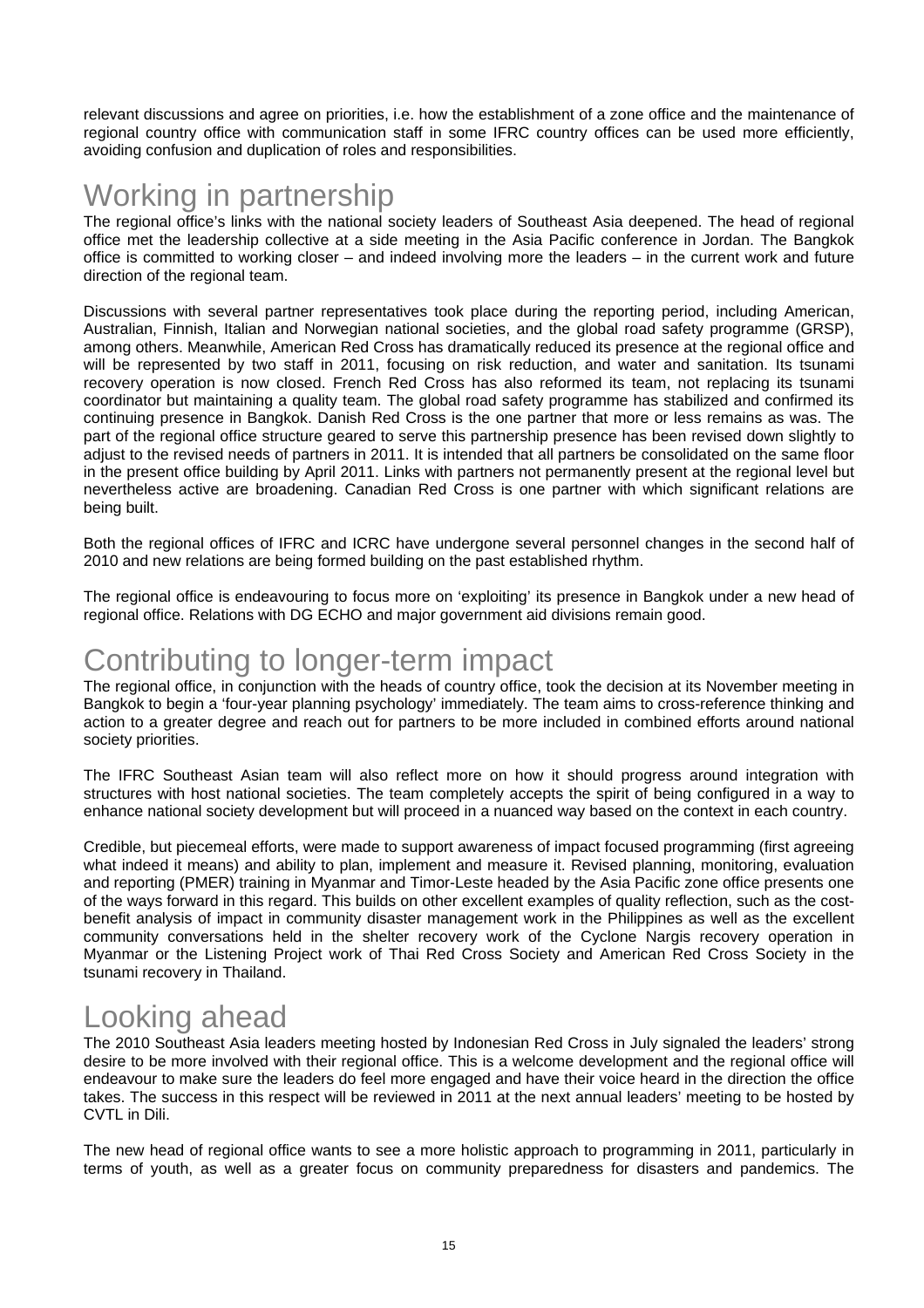configuration of technical support from the region remains challenging in terms of securing professionally and financially viable candidates for key positions, such as in organizational development.

| How we work                                                                                                                                                                                                                                                                                                             |                                                                                                                                                                                                                                                                                                  |
|-------------------------------------------------------------------------------------------------------------------------------------------------------------------------------------------------------------------------------------------------------------------------------------------------------------------------|--------------------------------------------------------------------------------------------------------------------------------------------------------------------------------------------------------------------------------------------------------------------------------------------------|
| IFRC's vision is to inspire, encourage,<br>facilitate and promote at all times all forms of<br>humanitarian activities by National Societies,<br>with a view to preventing and alleviating<br>human suffering, and thereby contributing to<br>the maintenance and promotion of human<br>dignity and peace in the world. | IFRC's work is guided by Strategy 2020 which puts<br>forward three strategic aims:<br>1. Save lives, protect livelihoods, and strengthen<br>recovery from disaster and crises.<br>2. Enable healthy and safe living.<br>3. Promote social inclusion and a culture of non-<br>violence and peace. |
| <b>Contact information</b>                                                                                                                                                                                                                                                                                              |                                                                                                                                                                                                                                                                                                  |

For further information:

- Federation Southeast Asia regional office, Bangkok: (phone: +662 661 8201; fax: +662 661 9322)
	- o Anne Leclerc, head of regional office, email: anne.leclerc@ifrc.org o Andy McElroy, regional programme coordinator, email: andy.mcelroy@ifrc.org
- Federation Asia Pacific zone office, Kuala Lumpur (phone: +603 9207 5700; fax: +603 2161 0670)
	- o Al Panico, acting head of operations; email: al.panico@ifrc.org;
	- o Alan Bradbury, resource mobilization and PMER coordinator; email: alan.bradbury@ifrc.org Please send all pledges of funding to zonerm.asiapacific@ifrc.org

*<financial report below; [click here to return to title page>](#page-0-0)*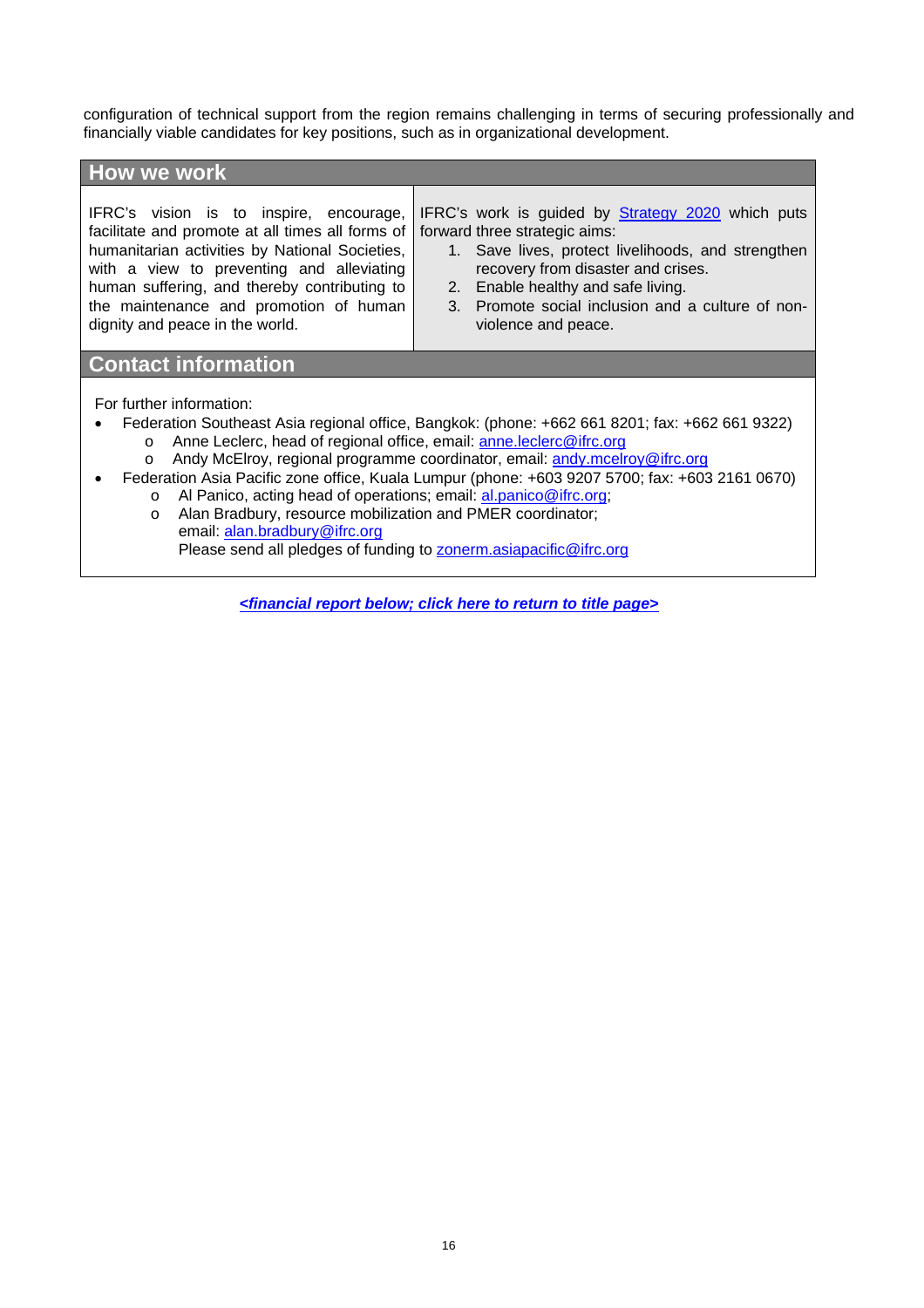<span id="page-16-0"></span>MAA51001 - Southeast Asia

### **I. Consolidated Response to Appeal**

| <b>Selected Parameters</b> |                |  |  |  |  |
|----------------------------|----------------|--|--|--|--|
| Reporting Timeframe        | 2010/1-2010/11 |  |  |  |  |
| <b>Budget Timeframe</b>    | 2010/1-2010/12 |  |  |  |  |
| Appeal                     | MAA51001       |  |  |  |  |
| Budget                     | APPFAL         |  |  |  |  |

Interim Financial Report **All figures** are in Swiss Francs (CHF)

Ť

|                                                                        | <b>Disaster</b><br><b>Management</b> | <b>Health and</b><br><b>Social Services</b> | <b>National Society</b><br><b>Development</b> | <b>Principles and</b><br>Values | Coordination | <b>TOTAL</b> |
|------------------------------------------------------------------------|--------------------------------------|---------------------------------------------|-----------------------------------------------|---------------------------------|--------------|--------------|
| A. Budget                                                              | 1,452,449                            | 385,104                                     | 354,539                                       | 111,239                         | 555,930      | 2,859,261    |
| <b>B. Opening Balance</b>                                              | 1,277,666                            | 182,250                                     | 164,470                                       | 82,315                          | 227,366      | 1,934,068    |
| Income                                                                 |                                      |                                             |                                               |                                 |              |              |
| <b>Cash contributions</b>                                              |                                      |                                             |                                               |                                 |              |              |
| Australian Red Cross (from Australian Government)                      | 24,292                               | 7,099                                       |                                               |                                 |              | 31,391       |
| Belgium - Private Donors                                               | 366                                  |                                             |                                               |                                 |              | 366          |
| European Commission - DG ECHO                                          | 435,130                              |                                             |                                               |                                 |              | 435,130      |
| <b>Finnish Red Cross</b>                                               | 14                                   | 6,523                                       |                                               |                                 |              | 6,537        |
| <b>Finnish Red Cross (from Finnish Government)</b>                     |                                      | 36,964                                      |                                               |                                 |              | 36,964       |
| Japanese Red Cross                                                     | 72,280                               | 60,234                                      | 30,117                                        | 12,046                          | 30,117       | 204,794      |
| Netherlands Red Cross (from Netherlands<br>Government)                 | 13,596                               |                                             |                                               |                                 |              | 13,596       |
| Netherlands Red Cross (from Rockefeller<br>Foundation)                 |                                      | 5.175                                       |                                               |                                 |              | 5.175        |
| <b>New Zealand Red Cross</b>                                           |                                      | $-3,971$                                    | $-10$                                         |                                 | 59,969       | 55,988       |
| Norwegian Red Cross                                                    |                                      | 9,070                                       |                                               |                                 |              | 9,070        |
| Norwegian Red Cross (from Norwegian Government)                        |                                      | 81,632                                      |                                               |                                 |              | 81,632       |
| Other                                                                  | 295                                  | 146                                         | 11                                            | 0                               | 11           | 463          |
| Spanish Red Cross                                                      | 0                                    |                                             |                                               |                                 |              | 0            |
| Swedish Red Cross                                                      |                                      |                                             | -0                                            |                                 |              | $-0$         |
| Swedish Red Cross (from Swedish Government)                            | 204,486                              |                                             | 220,672                                       | 29,212                          | 58,425       | 512,795      |
| <b>C1. Cash contributions</b>                                          | 750,459                              | 202,872                                     | 250,790                                       | 41,259                          | 148,521      | 1,393,900    |
|                                                                        |                                      |                                             |                                               |                                 |              |              |
| <b>Outstanding pledges (Revalued)</b><br>European Commission - DG ECHO |                                      |                                             |                                               |                                 |              |              |
|                                                                        | $-38,977$                            |                                             |                                               |                                 |              | $-38,977$    |
| <b>Finnish Red Cross</b>                                               |                                      | $-2.543$                                    |                                               |                                 |              | $-2,543$     |
| <b>Finnish Red Cross (from Finnish Government)</b>                     |                                      | $-14,408$                                   |                                               |                                 |              | $-14,408$    |
| Netherlands Red Cross (from Netherlands<br>Government)                 | $-14.879$                            |                                             |                                               |                                 |              | $-14,879$    |
| Netherlands Red Cross (from Rockefeller<br>Foundation)                 |                                      | 4,517                                       |                                               |                                 |              | 4,517        |
| <b>C2. Outstanding pledges (Revalued)</b>                              | $-53,856$                            | $-12.433$                                   |                                               |                                 |              | $-66.288$    |
| Income reserved for future periods                                     |                                      |                                             |                                               |                                 |              |              |
| European Commission - DG ECHO                                          | 49,045                               |                                             |                                               |                                 |              | 49,045       |
| C3. Income reserved for future periods                                 | 49,045                               |                                             |                                               |                                 |              | 49,045       |
| <b>Inkind Personnel</b>                                                |                                      |                                             |                                               |                                 |              |              |
| <b>Australian Red Cross</b>                                            |                                      | 93,880                                      |                                               |                                 |              | 93.880       |
| Norwegian Government                                                   |                                      | 1,224                                       |                                               |                                 |              | 1,224        |
| Norwegian Red Cross                                                    |                                      | 136                                         |                                               |                                 |              | 136          |
| Swedish Red Cross                                                      | 96,800                               |                                             |                                               |                                 |              | 96,800       |
| <b>C5. Inkind Personnel</b>                                            | 96,800                               | 95,240                                      |                                               |                                 |              | 192,040      |
| Other Income                                                           |                                      |                                             |                                               |                                 |              |              |
| Services                                                               |                                      |                                             |                                               |                                 | 222,201      | 222,201      |
| C6. Other Income                                                       |                                      |                                             |                                               |                                 | 222,201      | 222,201      |
| C. Total Income = SUM(C1C6)                                            | 842,448                              | 285,679                                     | 250,790                                       | 41,259                          | 370,722      | 1,790,897    |
| D. Total Funding = $B + C$                                             | 2,120,114                            | 467,929                                     | 415,260                                       | 123,574                         | 598,088      | 3,724,965    |

**Appeal Coverage 146% 122% 117% 111% 108% 130%**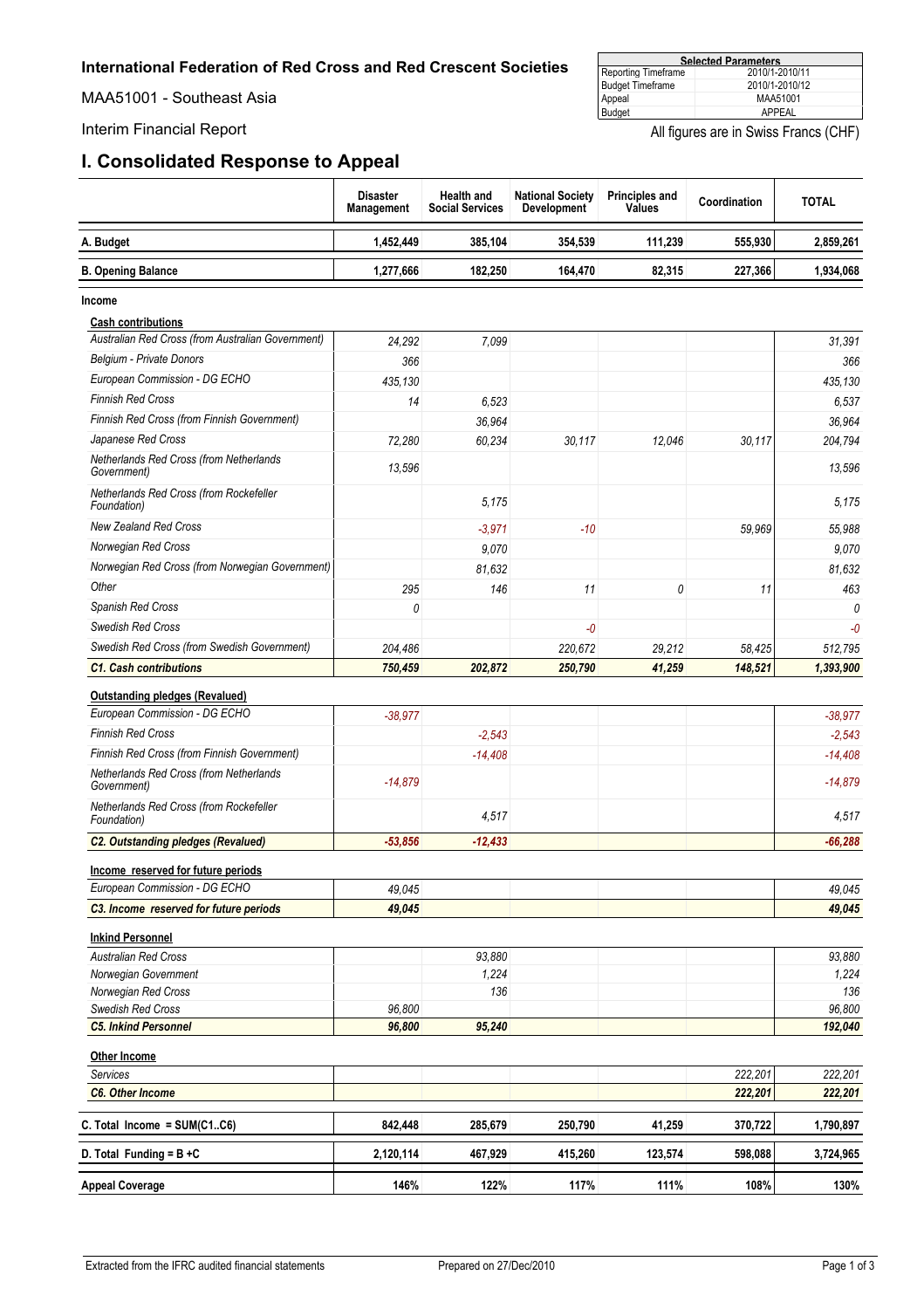#### **International Federation of Red Cross and Red Crescent Societies**

MAA51001 - Southeast Asia

| <b>Selected Parameters</b> |                |  |  |  |
|----------------------------|----------------|--|--|--|
| Reporting Timeframe        | 2010/1-2010/11 |  |  |  |
| <b>Budget Timeframe</b>    | 2010/1-2010/12 |  |  |  |
| Appeal                     | MAA51001       |  |  |  |
| Budget                     | APPFAL         |  |  |  |

Interim Financial Report **All figures are in Swiss Francs (CHF)** All figures are in Swiss Francs (CHF)

### **II. Balance of Funds**

|                                    | <b>Disaster</b><br><b>Management</b> | <b>Health and</b><br><b>Social Services</b> | <b>National Society</b><br><b>Development</b> | <b>Principles and</b><br>Values | Coordination | <b>TOTAL</b> |
|------------------------------------|--------------------------------------|---------------------------------------------|-----------------------------------------------|---------------------------------|--------------|--------------|
| <b>B. Opening Balance</b>          | .277.666                             | 182.250                                     | 164.470                                       | 82.315                          | 227.366      | 1,934,068    |
| C. Income                          | 842.448                              | 285.679                                     | 250.790                                       | 41.259                          | 370.722      | 1,790,897    |
| E. Expenditure                     | $-1.246.783$                         | $-343.569$                                  | $-281.048$                                    | $-73.667$                       | $-358.488$   | $-2,303,556$ |
| F. Closing Balance = $(B + C + E)$ | 873.331                              | 124.359                                     | 134.211                                       | 49.907                          | 239,601      | 1,421,409    |